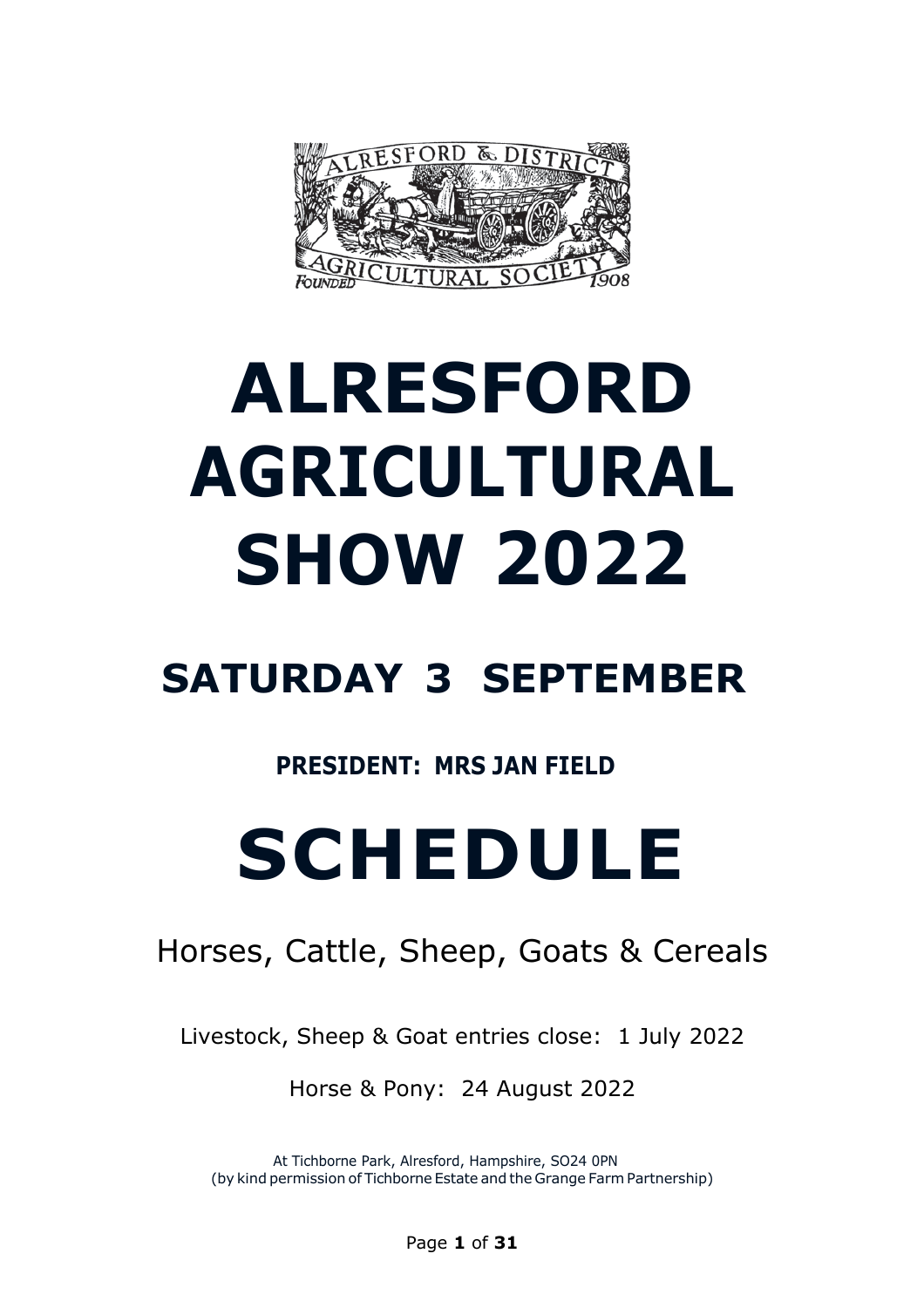# **Contents**

| Page           |                                  |
|----------------|----------------------------------|
| 3              | Show rules and regulations:      |
| 3              | General                          |
| 3              | <b>Prize money</b>               |
| $\overline{4}$ | <b>Horses</b>                    |
| 15             | <b>Cattle</b>                    |
| 21             | <b>Sheep</b>                     |
| 25             | <b>Dairy Goats</b>               |
| 29             | <b>Cereals, Oilseeds and Hay</b> |
| 31             | <b>Dog Show</b>                  |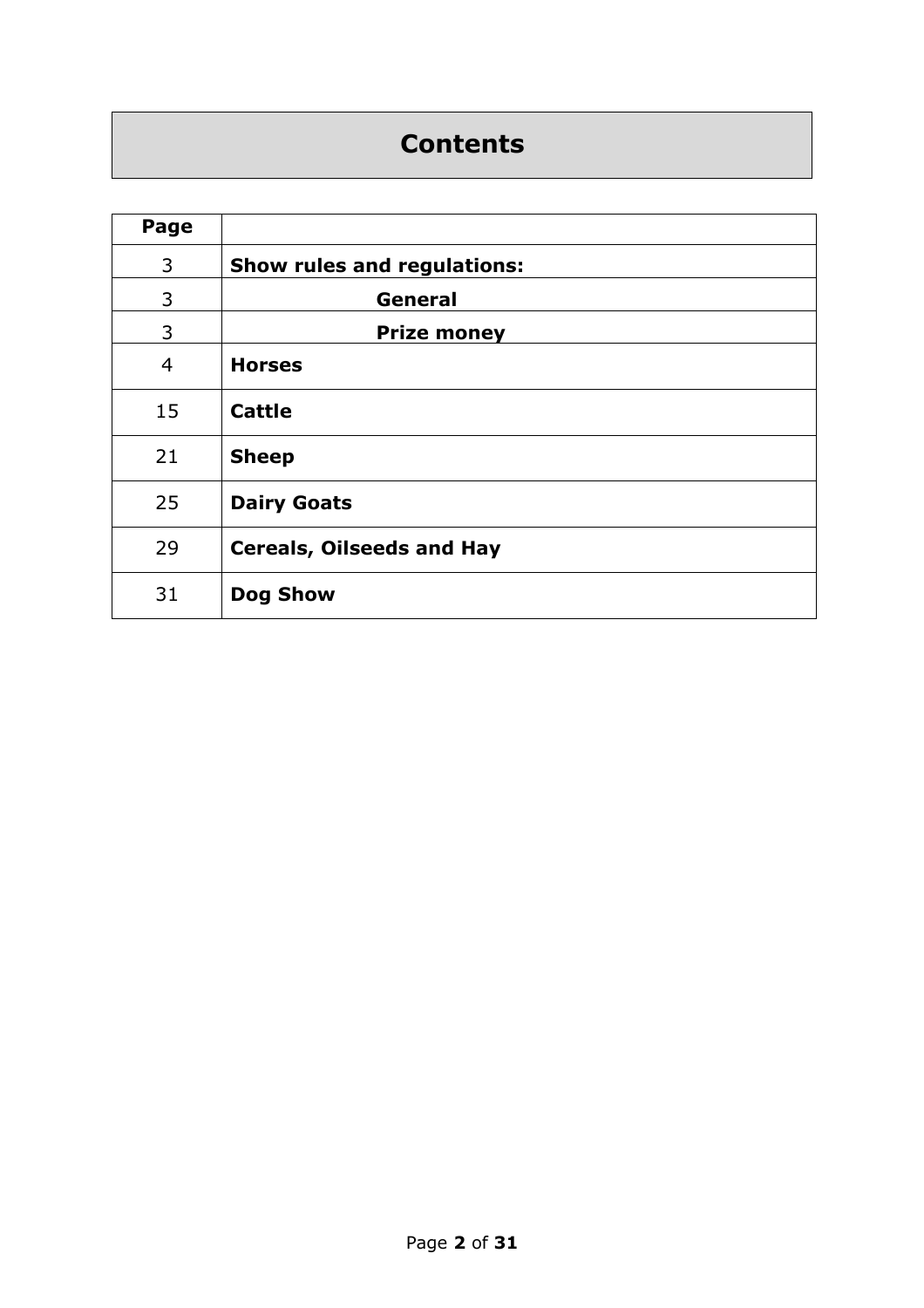# **Show Rules and Regulations**

#### **1. Disclaimer of Liability**

Neither the Society nor any of its officers or servants will be responsible for anything that may happen to exhibitors, their servants or any other person, or their respective property or animals, or to any exhibit at the show, and it shall be considered a condition of entry that each exhibitor shall hold the Society blameless and that he/sheshall be considered to indemnify the Society against any legal proceedings, claims or demands in respect thereof. Exhibitors acknowledge that they are taking part in a risk sport and agreed to having achieved a level of competency. In addition, they agree that they understand it is their responsibility to insure their property, animals and livestock (this indudes infected animals) whilst on the Showground and hold full public liability insurance.

- 2. All competitors must have current public liability/third-party insurance cover. Please ensure you carry relevant documents withyou as Stewards may require to see evidence.
- 3. Dogs must be on a lead at all times whilst on the Showground. Regrettably dogs, other than assistance dogs, are not permitted in the cattle lines at any time.
- 4. To be eligible to make entries at Members rates an exhibitor must have paid their annual subscription by 1st April of the current year.
- 5. The Society will not be responsible for any error in the schedule or programme or for any entry being made in the wrong class.
- 6. In all classes the Society reserves the right to accept or reject the entry of any person and also the right to withdraw any prizes awarded.
- 7. The Society reserve the right to cancel or amalgamate a class if, in their opinion, there are insufficient entries.
- 8. No refunds will be made but substitution will be allowed in the horse classes by an animal belonging to the same owner. The Secretary must be notified not less than one hour before the class is due to commence.
- 9. Prize money will not be awarded if, in the opinion of the judges, there is insufficient merit.
- 10. A judge's decision shall be final. Any competitor intending to object must notify the Secretary in writing, together with a deposit of £50, returnable if the objection is upheld.
- 11. All cups must be returned to the Society by 1st August of the year following the award.

Trophies cannot be collected before 1.00pm except in exceptional circumstances.

# **Prize Money**

All prize winners will be awarded a prize money voucher by the Steward. Please complete and return to the Secretary. Payment will be made by bank transfer. All vouchers must be redeemed by 31st October.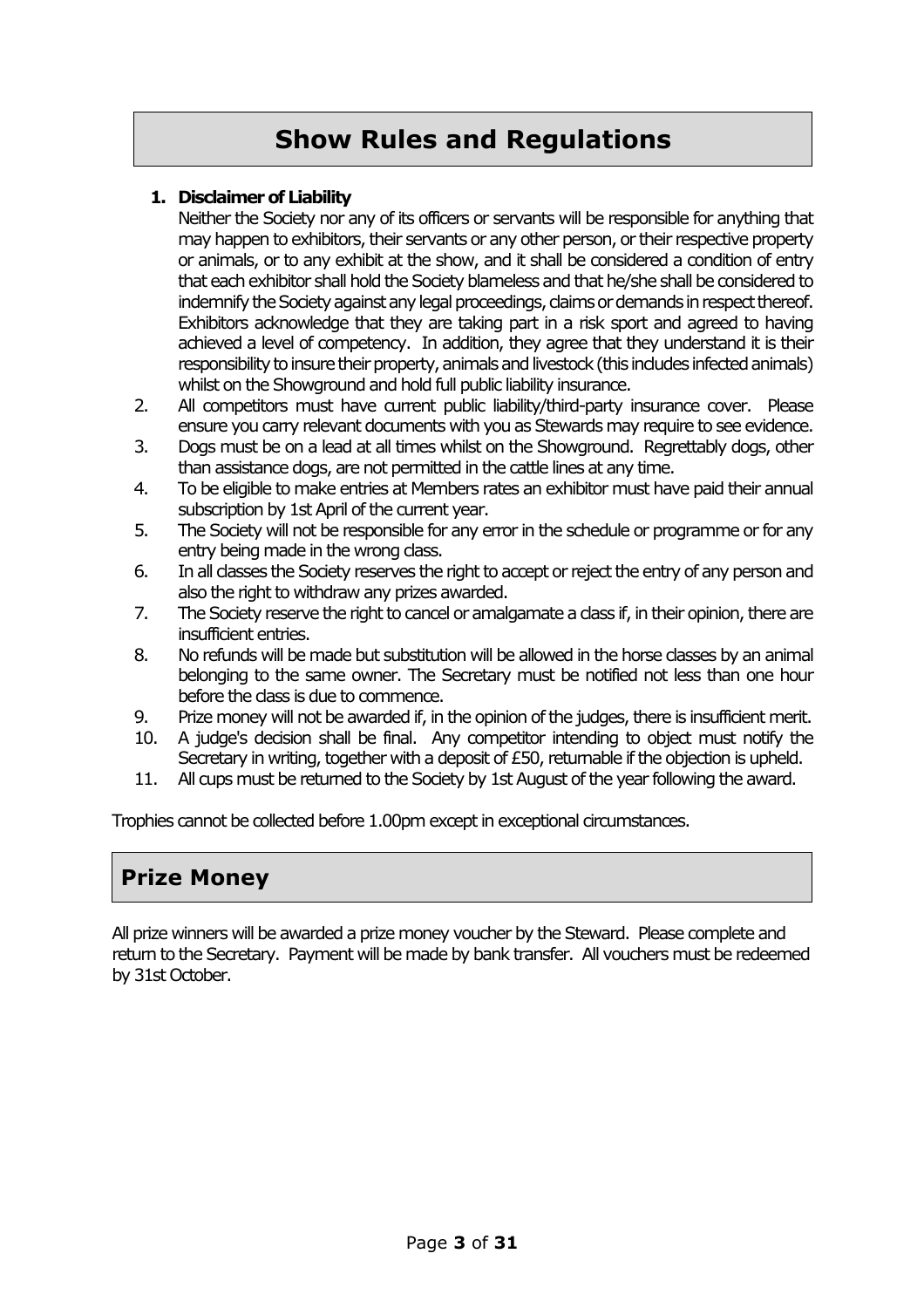# **Horse Schedule**

**Chief Steward, Main Ring: Mr Nigel Webb Horse and Pony Secretary: Mrs Victoria Cobden Course Builder: Mrs J Naylor Davis**

# **Horses: Show Rules and Regulations**

- 1. Valid passports must be held for all equines competing at the Show. Passports and vaccination records must be available for inspection and produced on request.
- 2. Ponies are restricted to heights laid down by their appropriate breed Society.
- 3. Brood mares must be 4 years or older and all foals must be at least 3 weeks old on Show day. Foals must accompany their dam into the ring and be led alongside the mare as far as is practicable.
- 4. Any horse or pony competing at the Show will be liable to dope testing.
- 5. Riders must have attained their 3rd birthday in all ridden classes.
- 6. Correct riding attire must be worn and correctly secured. British Standard skull caps/riding hats to All PAS 015; (BS)EN1384 2017; ASTM F116304a onwards; SNELL E2001; SNELL E2016; AS/NZS 3838 2003 onwards and must be worn at all times when mounted and by handlers aged 14 years and under in In Hand classes.
- 7. No spurs shall be worn in junior classes
- 8. Personal Data: All exhibitors will need to provide the Breed Societies with certain personal information relating to you. Your privacy is extremely important, for further information on how the Societies will use that personal information please refer to the relevant Breed Society websites.
- 9. The Alresford and District Agricultural Society recommends that all horses are vaccinated against Equine Flu. In the event of a local outbreak passports may be checked.
- 10. Heavy Horses. Exhibitors will be offered a travelling grant of £75 paid per horse forward after the Show (by BACs). Please collect a payment card from the Horse Secretary's tent.

| <b>Entry Fees</b>                                                                          |                   |  |  |
|--------------------------------------------------------------------------------------------|-------------------|--|--|
| Member (must be fully paid-up member as of                                                 | <b>Non-Member</b> |  |  |
| 1st April of the current year)                                                             |                   |  |  |
| £12.00                                                                                     | £15.00            |  |  |
| <b>Please note:</b>                                                                        |                   |  |  |
| A compulsory fee of £3.00 for first aid for each entry is also payable. A £1.50 booking    |                   |  |  |
| fee for on-line entries will also be made.                                                 |                   |  |  |
|                                                                                            |                   |  |  |
| A charge of £5 per horse will be made for all late entries                                 |                   |  |  |
| In order to accept late entries, Competitor names will not be listed in the Show Programme |                   |  |  |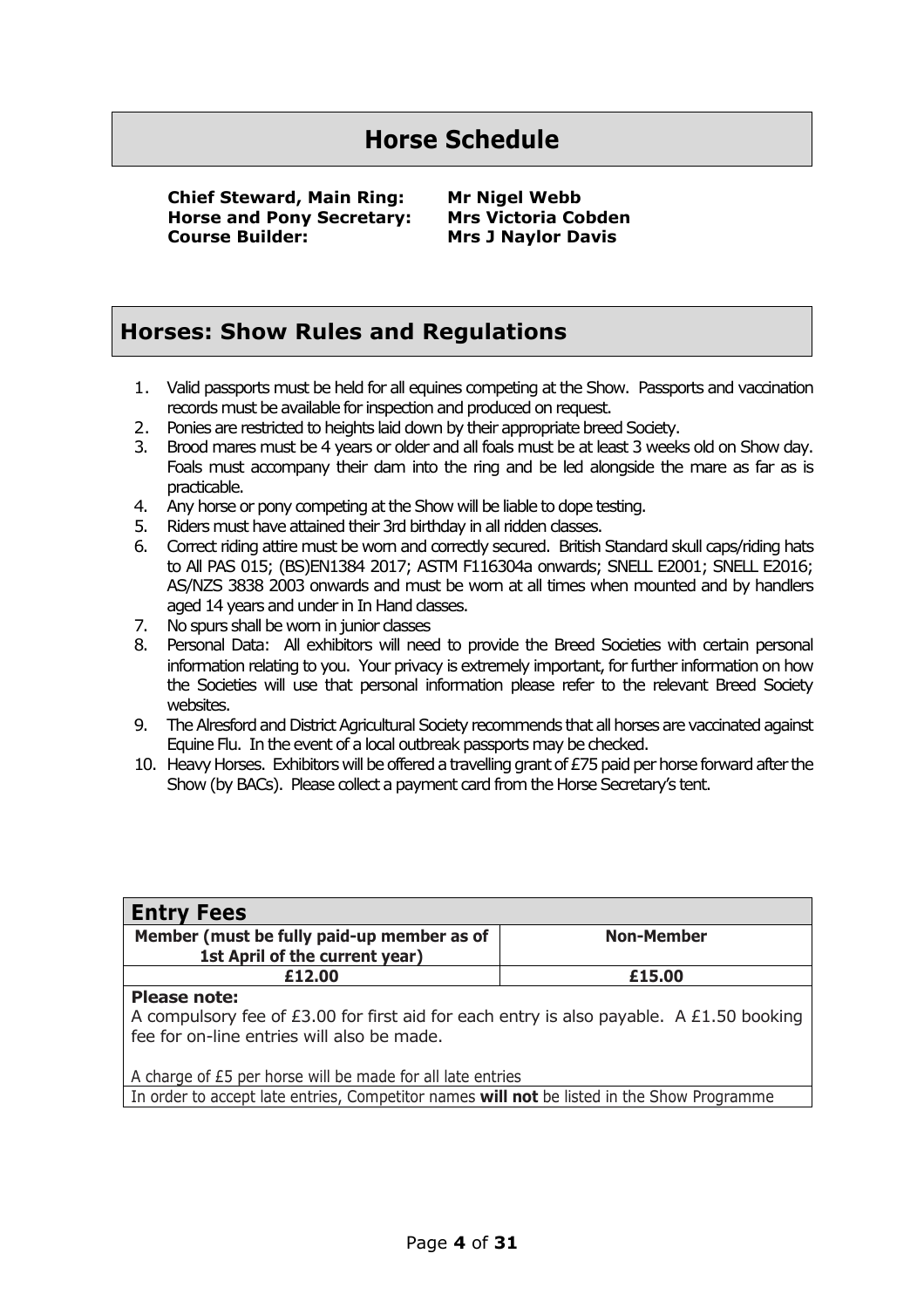| <b>Prizes</b>                                                                                                                                                                       |        |        |        |  |
|-------------------------------------------------------------------------------------------------------------------------------------------------------------------------------------|--------|--------|--------|--|
| <b>All Classes</b>                                                                                                                                                                  | 1st    | 2nd    | 3rd    |  |
| $1 - 2$                                                                                                                                                                             | £20.00 |        |        |  |
| $3 - 4$                                                                                                                                                                             | £20.00 | £15.00 |        |  |
| $5+$                                                                                                                                                                                | £20.00 | £15.00 | £10.00 |  |
| Rosettes Awarded to 6th Place                                                                                                                                                       |        |        |        |  |
| Prize & appearance money vouchers will be presented in the ring and will be<br>paid via Bacs after the Show. Please return your completed voucher to the<br><b>Horse Secretary.</b> |        |        |        |  |

# **Entry Ticket Allocation**

**Entry tickets will be allocated according to the number of riders.** Horse box passes will only be issued to vehicles carrying horses or ponies. Due to limited parking and H&S regulations, cars will be required to park in the **free public car park.**

**PLEASE NOTE:** Entry wristbands must be collected from the horse gate entrance to the showground in exchange for the voucher on your horse box pass. Please do this on foot **BEFORE** attempting to enter the showground with your exhibit.

#### **NO WRISTBANDS WILL BE SENT BY POST.**

| <b>Judges</b>                      |                      |                    |  |  |
|------------------------------------|----------------------|--------------------|--|--|
| Hunters - Ride                     | Mrs L Madgwick       | Hampshire          |  |  |
| Hunters -Conformation              | Hon. Mrs L Cavendish | Hampshire          |  |  |
| <b>Best Shod</b>                   | Mr S Cox-Rusbridge   | Hampshire          |  |  |
| <b>Heavy Horses</b>                |                      |                    |  |  |
| RoR Challenge & RoR Conformation   | Mrs L Felton MFH     | Dorset             |  |  |
| Side Saddle                        | Mrs Y Huber          | <b>West Sussex</b> |  |  |
| RoR - Ride                         |                      |                    |  |  |
| Ridden Cobs, Hacks & Riding Horses |                      |                    |  |  |
| Show Jumping                       |                      |                    |  |  |
| <b>Classes 201-206</b>             | Miss A Kelly         | Kent               |  |  |
| <b>Classes 207-213</b>             | Mr T Jenvey          | Hampshire          |  |  |
| Coloured Horse & Pony              | Mr T Jenvey          | Hampshire          |  |  |
| Mountain & Moorland In Hand        | Mr M Fry             | Hampshire          |  |  |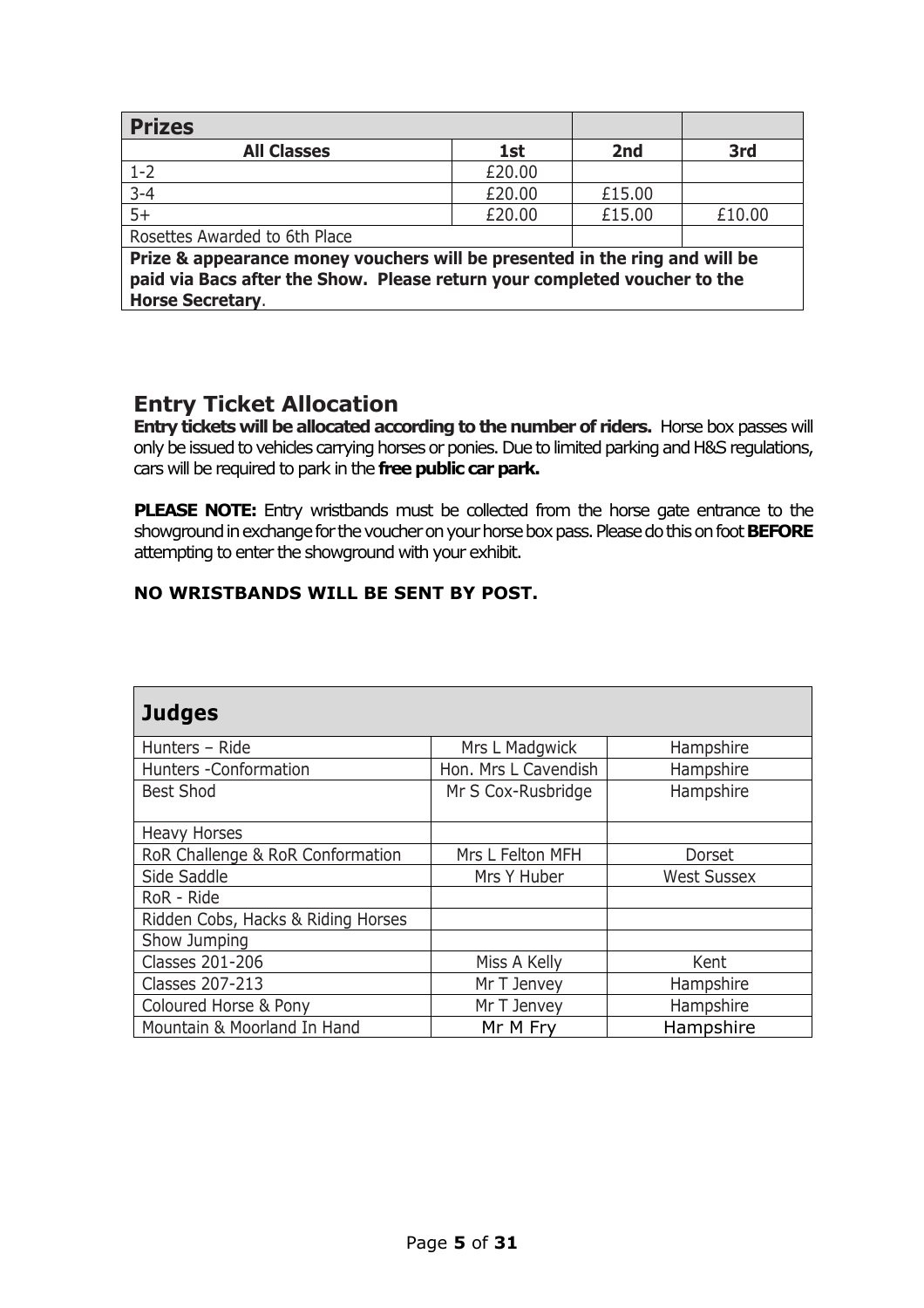| <b>Main Ring</b> |                     |                                                                         |
|------------------|---------------------|-------------------------------------------------------------------------|
| <b>Class</b>     | <b>Approx. Time</b> | <b>Event</b>                                                            |
| 1                | 08.30               | The Tony & Sue Walden Novice Ridden Hunter                              |
| $\overline{2}$   |                     | The Sheen Stickland Open Ridden Hunter                                  |
| $\overline{3}$   |                     | The Barn Store Working Hunter                                           |
|                  |                     | The Stokes & Co. Hunter Championship                                    |
|                  | 11.00               | The Paris Smith Parade of the Hampshire Hunt Hounds                     |
| 4                | 11.20               | <b>The Moda Rosa RoR Tattersalls Former</b><br>Racehorse Challenge 2022 |
|                  | 11.50               | The Cedar Veterinary Group Pony Club Relay                              |
|                  | 12.10               | Parade of the Southdowns Bloodhounds                                    |
|                  | 12.30               | The Partridge of Hampshire Birds of Prey Display                        |
| 5                | 13.00               | The Hartog Dental Heavy Horse in Harness                                |
|                  | 13.20               | The Wallops Woods Ltd. Palmer Marlborough Clinkard                      |
|                  |                     | Meon Valley Beagles                                                     |
| 6                | 13.40               | The Mr & Mrs Huxley SSA Side Saddle Costume                             |
|                  |                     | Concours d'Elegance                                                     |
|                  | 14.00               | Pony Club Relay                                                         |
|                  | 14.20               | Parade of the Southdowns Bloodhounds                                    |
| 7                | 14.35               | The Rathbones Heavy Horse Turnout                                       |
|                  |                     | The Carter Jonas Heavy Horse Parade                                     |
|                  | 14.55               | The Wallops Woods Ltd. Palmer Marlborough Clinkard                      |
|                  |                     | Meon Valley Beagles                                                     |
|                  | 15.15               | The BCM Grand Parade of Livestock                                       |
|                  | 16.00               | The Partridge of Hampshire Birds of Prey Display                        |
|                  | 16.30               | The Tony & Sue Walden Vintage Machinery Parade                          |
|                  |                     | The Hunt Forest Group Modern Machinery Parade                           |

**CLASS 1 The Tony & Sue Walden Novice Ridden Hunter.** Mares & geldings 4 years old and over exceeding 153cm, not to have won a prize in any ridden hunter class value  $£10$  or more. **The Walden Salver PCC** to the winner.

**The HH Supporters Club PCC** for the highest placed local hunter, horse/rider living within a radius of 12 miles of the showground. Those eligible to wear **WHITE** armbands - see map on Page 14.

**CLASS 2 The Sheen Stickland Open Ridden Hunter.** Mares & geldings 4 years old and over, exceeding 153cm.

**The Parsons PCC** to the winner.

**The South Down Bloodhounds PCC** to the highest placed local hunter, horse/rider living within a radius of 12 miles of the showground. Those eligible to wear **WHITE** armbands – see map on Page 14.

**CLASS 3 The Barn Store Working Hunter.** Mares & geldings 4 years old or over, exceeding 153cm. Jumps approx. 90cm.

**The Nitta Gary PCC** to the winner.

**The Catherston Thunderstorm PCC** to the highest placed hunter 158cm or under. Those eligible to wear **RED** armbands - see map on Page 14.

**The Stokes & Co. HUNTER CHAMPIONSHIP**1st & 2nd prize winners from classes 1 - 3. **The John Gray PCC** to the winner.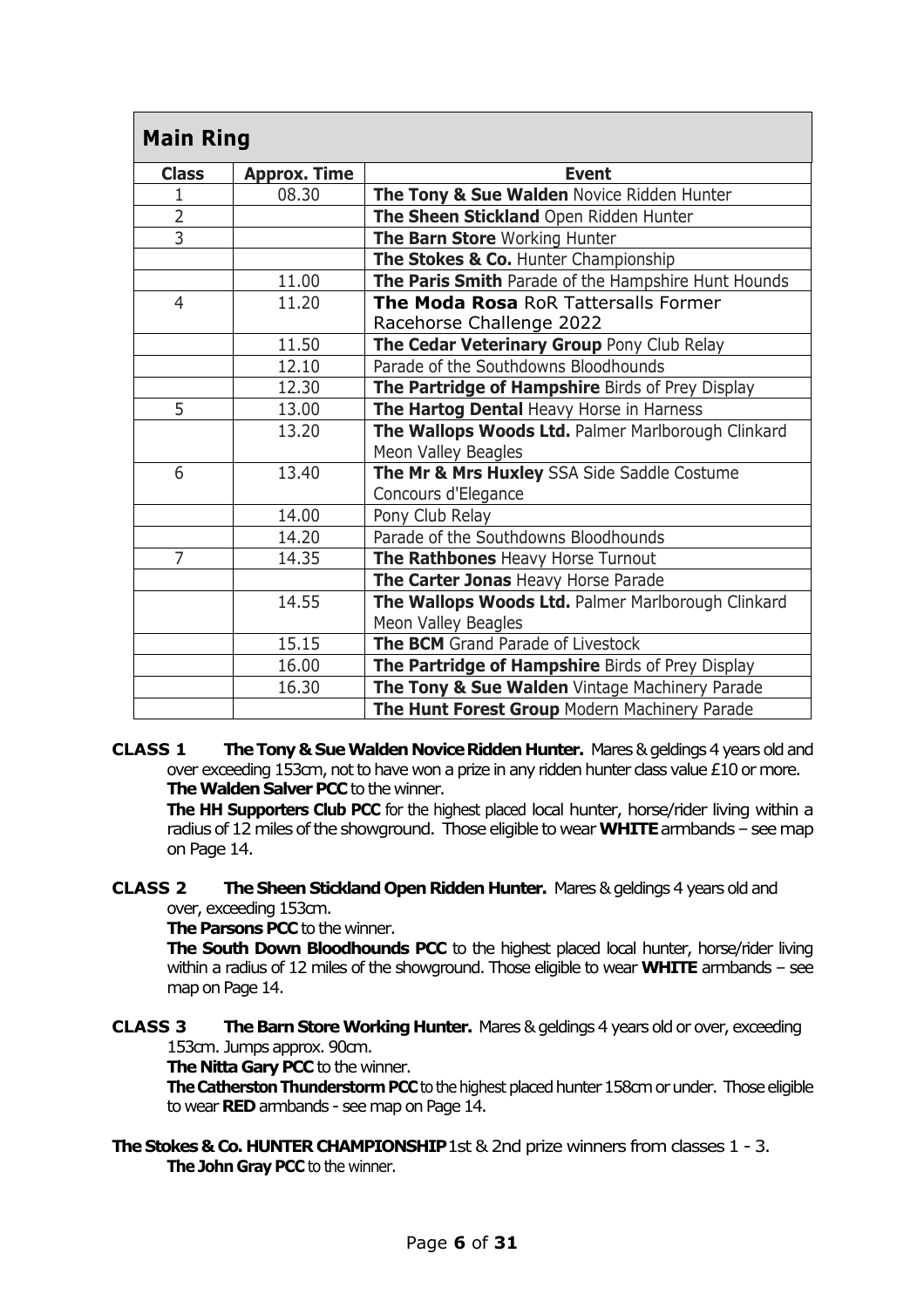#### **BEST SHOD Kindly sponsored by Guy Hurst**

A competition sponsored by the Worshipful Company of Farriers, for the best shod horse in the hunter section, classes 1, 2 & 3. The judge will examine each horse before or during the line-up for preliminary judging, taking into consideration the following:

- a) condition of the feet
- b) the making (or preparation) of the shoes
- c) the Nailing and position of the clips

Normal shoes and showing plates are equally acceptable, providing, they are suitable for the horse.

The Worshipful Company of Farriers will award:

- A rosette and an inscribed card to the winner of each class
- A brass plaque to the overall winner
- A brass plaque to the Registered Farrier for its feet and shoeing

**CLASS 4 The Moda Rosa** RoR Tattersalls Former Racehorse Challenge 2022. Mare or gelding 4yrs old or over and of any height. Riders must be 15 years or over on the  $1<sup>st</sup>$ January 2022. Horses to be ridden in any suitable bridle and should be plaited. All entries must be registered with RoR and HAVE raced in GB. Racing injuries and blemishes ARE IGNORED in this series. **The first three go forward to the final at The Jockey Club RoR National Championships, Aintree, August 2023.** The judge will NOT ride.Horses may be stripped for conformation at the discretion of the judge.

**Competitors must wear a safety/kite mark hard hat with a chinstrap.**All those entering horses and/or participating in the show agree to be bound by the Retraining of Racehorses Rules and Regulations from time to time in force. The class to be judged **50%** jumping, **20%**Style while jumping and performance and **30%**awarded for show, manners and suitability to be retrained.

#### PHASE 1

Jumping to be judged:

8 rustic jumps 3 foot (90cm) to 3 foot 3 inches (1m) with a maximum spread of 95cm). The following points to be deducted at the end of each jumping round:

10 points to be deducted for a knock down.

15 points to be deducted for a refusal.

20 points for second refusal.

Elimination for third refusal or fall or Error of Course.

#### PHASE<sub>2</sub>

Class returns without boots and judged for an individual show/conformation. (*In some classes, at the judge's discretion, horses might be asked to do a 'show' following their jumping without leaving the ring. This is often the case with a large number in the class)* Each horse to complete an individual show of no longer than 1 ½ minutes. Show to include the following movements:

Walk, Trot, canter showing change of leg, extended canter (gallop) halt and stand, walk off on long rein. Total marks out of **30%** for Show, manners and suitability to be retrained. Fences for the final at Aintree can be up to a maximum of 3'6" (1.05m)

**Prizes** : Rosettes and Vouchers  $1<sup>st</sup>$  to 3rd place.

 $1<sup>st</sup>$  £30 plus RoR prize,  $2<sup>nd</sup>$  £20 3<sup>rd</sup> £10

RoR prizes will not be awarded to RoR qualifiers with numbers forward of two or less, however qualification for the final will stand.

Veteran prize (15+): £20 voucher to be redeemed from RoR office and qualification for the Veteran Final at The Jockey Club RoR National Championships at Aintree 2023.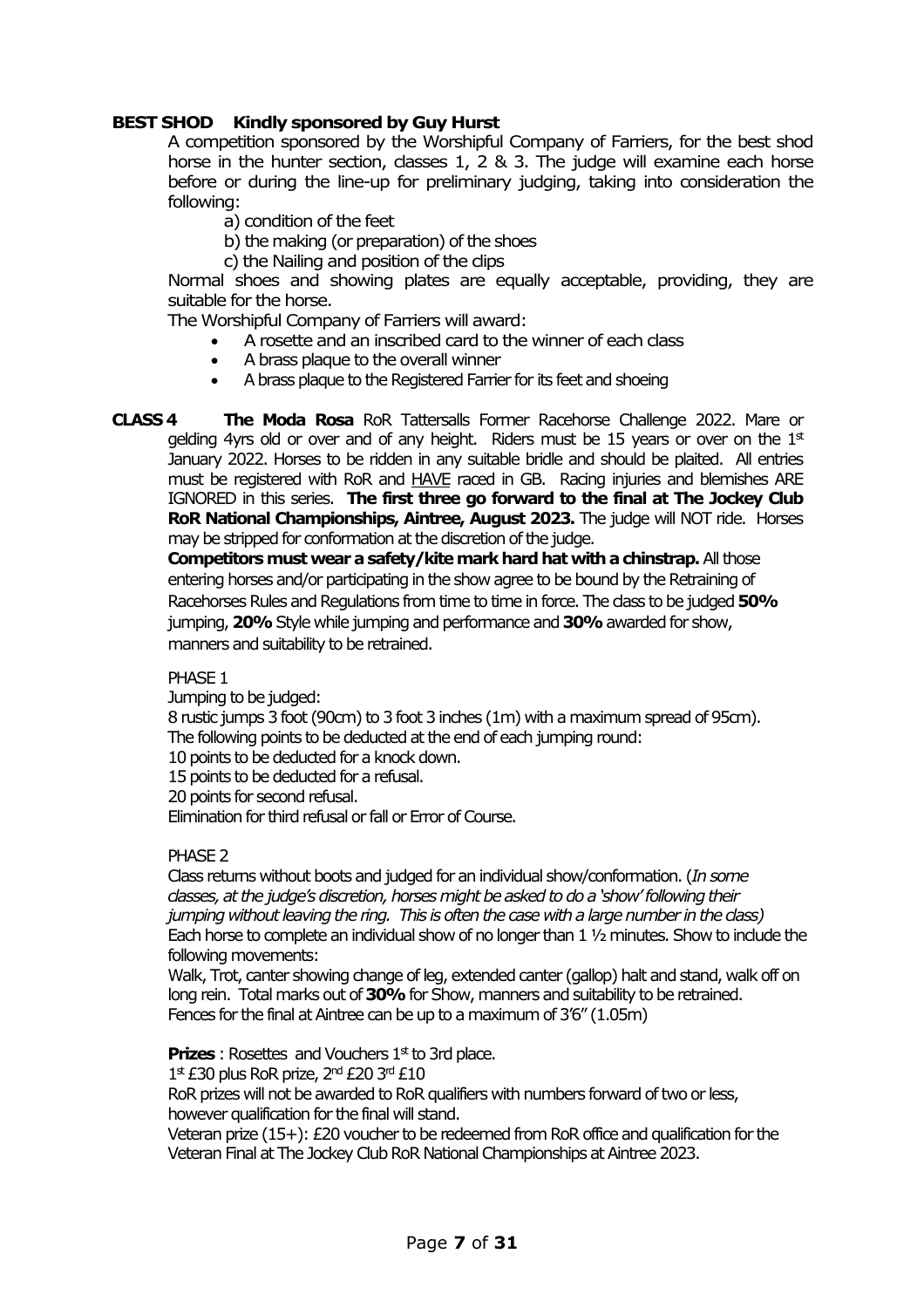**CLASS 5 The Hartog Dental Heavy Horse in Harness**. This class will be judged on 50% horse, 50% turnout.

**The Collins PCC** to the winner.

**CLASS 6 The Mr and Mrs Huxley Side Saddle Costume Concours d'Elegance.** The sole criterion for this class is the elegance of the picture presented by horse/pony and rider, and the way of going of the horse/pony. Safe tack must be used. Detailed inspection of the rider's period costume is not required. Fancy dress is not permitted. Competitors are required to walk, trot and canter. No individual show is required, but the judge may ask a small group of 3 or 4 riders to give a short display. A special rosette will be awarded to the highest placed adult and junior Members of the SSA carrying their current Championship Points card. Competitors should produce a brief résumé about their costumes for the Commentator. Juniors must wear hats to current Safety Standard or above for this class. Adult riders not wearing such hats do so at their own risk.

#### **Competitors are requested to provide details of their costume for the commentator.**

**The Basil Samuel PCC** to the winner.

**CLASS 7 The Rathbone Heavy Horse Open Turnout.** Single, pair, 2 or 4 wheeled vehicles allowed.

**The Chrystal PCC** to the winner.

| <b>Ring One</b> |                    |                                                                                   |
|-----------------|--------------------|-----------------------------------------------------------------------------------|
| Class           | <b>Approx Time</b> | <b>Event</b>                                                                      |
| 101             | 08.30              | The Kathy Spreadborough RoR Tattersalls OPEN<br>Ridden Show Series Qualifier 2022 |
| 102             |                    | Ridden Show Cob                                                                   |
| 103             |                    | Ridden Hacks & Riding Horses                                                      |
|                 |                    | Ridden Championship (Classes 102-103)                                             |
| 104             |                    | The Ann Leonard Ridden Competition Horse or<br>Pony                               |
| 105             |                    | The Charters Estate Agents Side Saddle<br><b>Association Equitation</b>           |
|                 |                    | The Liphook Equine Hospital Championship<br>(Classes 101, 104 & 105)              |
|                 | 12.00              | Course Building                                                                   |
| 106             | 12.30              | The Rural Business Hub Starters Show Jumping -<br>45cm                            |
| 107             |                    | The Harrow Inn Open Show Jumping - 60cm                                           |
| 108             |                    | The North Motor Company Open Show Jumping -<br>70cm                               |
| 109             |                    | The Authorn Open Show Jumping - 80cm                                              |
| 110             |                    | The Raimes Sparkling Open Show Jumping -<br>90cm                                  |
| 111             |                    | <b>Paw Paddock</b> Chase Me Charlie                                               |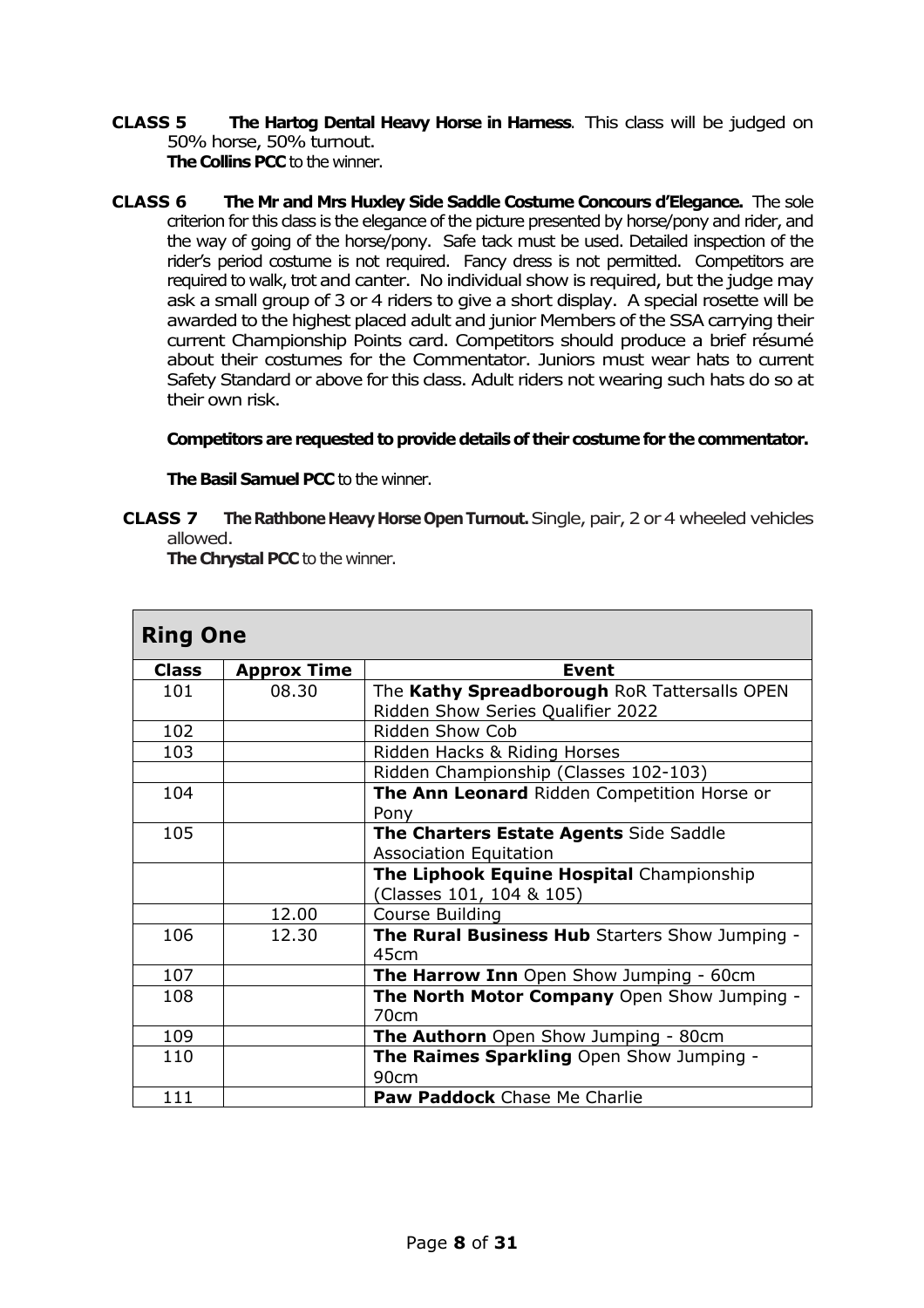#### **CLASS 101 The Kathy Spreadborough RoR Tattersalls OPEN Ridden Show Series Qualifier 2022.**

Thoroughbred mare or gelding, 4years old or over, any height. Riders must be 15 years or over on the 1<sup>st</sup> January 2022. Horses should be ridden in a snaffle, Pelham or simple double bridle with a plain cavesson noseband. Horses should be plaited. The first THREE go forward to the championship at Hickstead in June 2023. All entries MUST be registered with the RoR and include their competition registration number on entry form and have RACED in GB. All those entering horses and/or participating in the show agree to be bound by the Retraining of Racehorses Rules and regulations from time to time in force. Please be aware that the show will split the class on the horse's last run in a race (NH or Flat) or will provide 2 ride judges should the entries exceed 20. Please mark your entry form accordingly. Competitors must wear a safety/kite mark hard hat with a chinstrap.

Racing injuries and blemishes will NOT be ignored in this series

Prizes : Rosettes  $1^{st}$  - 4<sup>th</sup> and Vouchers  $1^{st}$  to  $3^{rd}$  place. Veteran prize (15+) - £20 voucher to be redeemed from RoR office and qualification for the Veteran Final at The Jockey Club RoR National Championships at Aintree. RoR prizes will not be awarded to RoR qualifiers with numbers forward of two or less, however qualification for the final will stand.

 $1^{\text{st}}$  £40 plus RoR prize,  $2^{\text{nd}}$  £30,  $3^{\text{rd}}$  £20. **The Cross PCC** awarded to the winner.

- **CLASS 102 Ridden Show Cobs.** Mares and geldings, 4years old and over. Open to lightweight/heavyweight cobs, exceeding 148cm but not exceeding 155cm. **The Burge PCC** to the winner.
- **CLASS 103 Ridden Hacks and Riding Horses.** Mares and geldings, 4years old and over. Exceeding 148cms. Please note that this class may be split into separate sections if sufficient numbers are entered.

#### **RIDDEN CHAMPIONSHIP**

1st & 2nd prize winners from classes 102 - 103. **The Denis Blanchard PCC** to the winner.

- **CLASS 104 The Ann Leonard Competition Horse or Pony Ridden.** Mare, gelding or stallion 4years old and over. Riders any age.
- **Class 105 The Charters Estate Agents Side Saddle Association Equitation Championships Open Qualifying Class.** Run under S.S.A rules defined in the current Members Handbook. Open to S.S.A. Members and Non-Members. Registered Members carrying their current Championship Points card are eligible for S.S.A. Juniors must wear Hats to current Safety Standard or above.

**Rosettes** to 3rd adult place and 3rd junior places and S.S.A. Championship points.

Southernden Farm offers a rosette to the highest placed Members under 14years on 1st January of the current year.

A rosette in memory of the late Mr R Philpot is offered to the adult Member and **Manor Grange Stud Show Centre** to the Junior Member judged to be the best turned out.

**The Begg PCC** to the winner.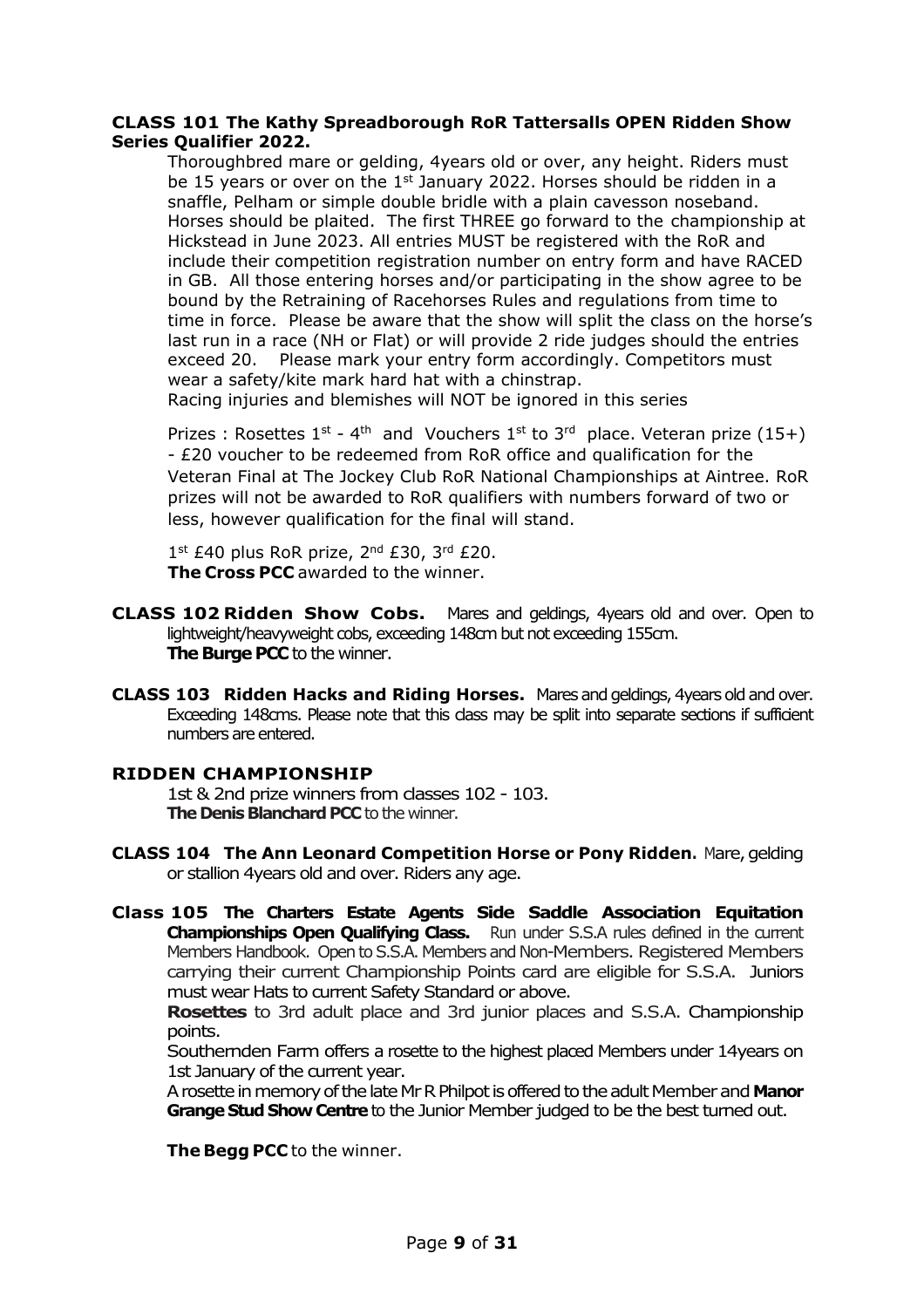**CHAMPIONSHIP** 1st & 2nd prize winners from classes 101, 104 & 105. **The Dick Corbett PCC** to the winner

- **CLASS 106 The Rural Business Hub Starters Show Jumping.** Open to horses & ponies. Jump height 45cm. **The Wilstead PCC** to the winner.
- **CLASS 107 The Harrow Inn Open Jumping**. Open to horses and ponies. Jump height 60cm. **The Baigent PCC** to the winner.
- **CLASS 108 The North Motor Company Open Show Jumping.** Jump height 70cm **The Tom Barnes Memorial Trophy** to the winner.
- **CLASS 109 The Authorn Open Show Jumping.** Open to horses and ponies. Jump height 80cm. **The Searles PCC** to the winner.
- **CLASS 110 The Raimes English Sparkling Open Show Jumping.** Open to horses and ponies. Jump height 90cm. **The Palmer PCC** to the winner.

#### **Classes 106-110**

**A Rosette** to the highest placed local within a 12 mile radius of the showground (see map on Page 14). Those eligible to wear **WHITE** armbands.

**CLASS 111 Paw Paddock Chase Me Charlie.** Open to all. **The Swan Hotel PCC** to the winner.

| <b>Ring Two</b> |                     |                                                          |  |  |
|-----------------|---------------------|----------------------------------------------------------|--|--|
| <b>Class</b>    | <b>Approx. Time</b> | <b>Event</b>                                             |  |  |
| 201             | 09.00               | The Holden Farm Camping Lead Rein Open Showing           |  |  |
| 202             |                     | The Holden Farm Camping First Ridden Open                |  |  |
|                 |                     | Mini Championship (Classes 201 - 202)                    |  |  |
| 203             |                     | The Novice Working Hunter Pony - 153cm                   |  |  |
| 204             |                     | The Open Working Hunter Pony - 153cm                     |  |  |
|                 |                     | Working Hunter Pony Championship (Classes 203 - 204)     |  |  |
| 205             | Not before 12.00    | NPS/Ringside Stud M&M Small Breeds Ridden                |  |  |
| 206             |                     | NPS/Ringside Stud M&M Large Breeds Ridden                |  |  |
|                 |                     | M&M Championship (classes 205 & 206)                     |  |  |
| 207             |                     | Riding and Pony Club Horse or Pony                       |  |  |
| 208             |                     | <b>Best Hunting Pony</b>                                 |  |  |
| 209             |                     | The Air Improve Ltd. Ridden Veteran                      |  |  |
| 210             |                     | The <b>Butler &amp; Co.</b> Ridden Coloured Horse & Pony |  |  |
| 211             |                     | The John Woolley Ltd. Coloured Horse & Pony in Hand      |  |  |
|                 |                     | Coloured Horse Championship (Classes 210 - 211)          |  |  |
| 212             |                     | Competition Horse and Pony in Hand                       |  |  |
| 213             |                     | Veteran in Hand                                          |  |  |
|                 |                     | Championship (Classes 207 - 213)                         |  |  |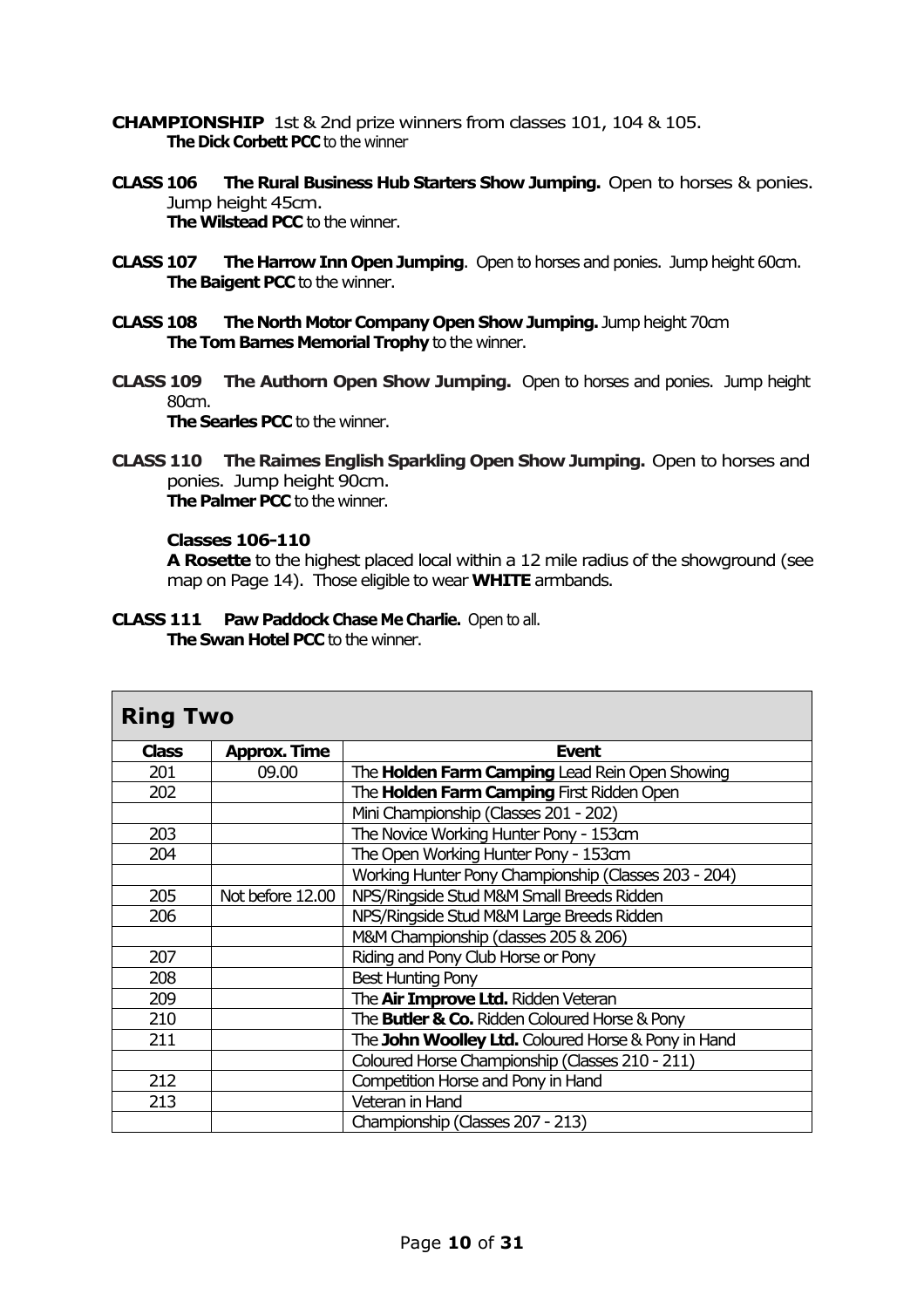- **CLASS 201 The Holden Farm Camping Lead Rein Open Showing. Open to any type of pony** 128cm and under and ridden by a child of 12 years and under. **The Harry Curtis PCC** to the winner.
- **CLASS 202 The Holden Farm Camping First Ridden**. Open to any type of pony 128cm and under and ridden by a child 12 years and under. **The R H Corbett PCC** to the winner.

**MINI CHAMPIONSHIP** 1st & 2nd prize winners from classes 201 and 202.

- **CLASS 203 Novice Working Hunter Pony**. Ponies 4years and over not exceeding 153cm. Riders any age. Ponies under 133cm, height of fences: 60cm. Ponies under 153cm, height of fences: 75cm. Open to any breed not to have won a prize in any ridden hunter class valued £10 or more - turnout to type.
- **CLASS 204 Open Working Hunter Pony**. Ponies 4years and over not exceeding 153cm. Riders any age. Ponies under 133cm, heights of fences: 70cm. Ponies under 153cm, height of fences: 85cm. Open to any breed - turnout to type.
- **Working Hunter Pony Championship.** 1st & 2nd prize winners from classes 203 &  $204.$

**The Tilling PCC** to the winner

- **CLASS 205 The NPS/Ringside Stud M&M Small Breeds Ridden.** Open to registered Dartmoor, Exmoor, Shetland, New Forest, Welsh Section A or B mares, stallions & geldings, 4years old or over. Rider any age.
- **CLASS 206 The NPS/Ringside Stud M&M Large Breeds Ridden**. Open to Dales, Fell, Highland, New Forest, Welsh Section C & D mares, stallions and geldings, 4 years old and over. Rider any age.

**The Ned Corbett PCC** to the best New Forest in dasses 205 and 206.

- **M&M RIDDEN CHAMPIONSHIP** 1st & 2nd prize winners from classes 205 and 206. **The Poulton PCC** to the winner.
- **CLASS 207 Riding & Pony Club Horse or Pony.** Mare or gelding, 4 years old and over. Riders any age. Suitable for all riding and pony club events. Competitors will be required to give a brief show to incorporate a small jump.

**The Mrs Uvedale Corbett PCC** awarded to the best over 148cm.

**The Frank Stubbs PCC** awarded to the best under 148cms, local pony/rider residing within 12 miles of the showground (see map on Page 14). Those eligible to wear **WHITE**  armbands.

- **CLASS 208 Best Hunting Pony.** Mare or gelding, 4years old and over, not exceeding 153cm. Riders 18 years and under. Brief individual show to incorporate a small fence. **The Skeggs PCC** awarded to the winner.
- **CLASS 209 The Air Improve Ltd Ridden Veteran.** Open to Horses & Ponies 15years old and over.

**The George Vellacott PCC to the winner.**

#### **CHAMPIONSHIP CLASSES 207-213**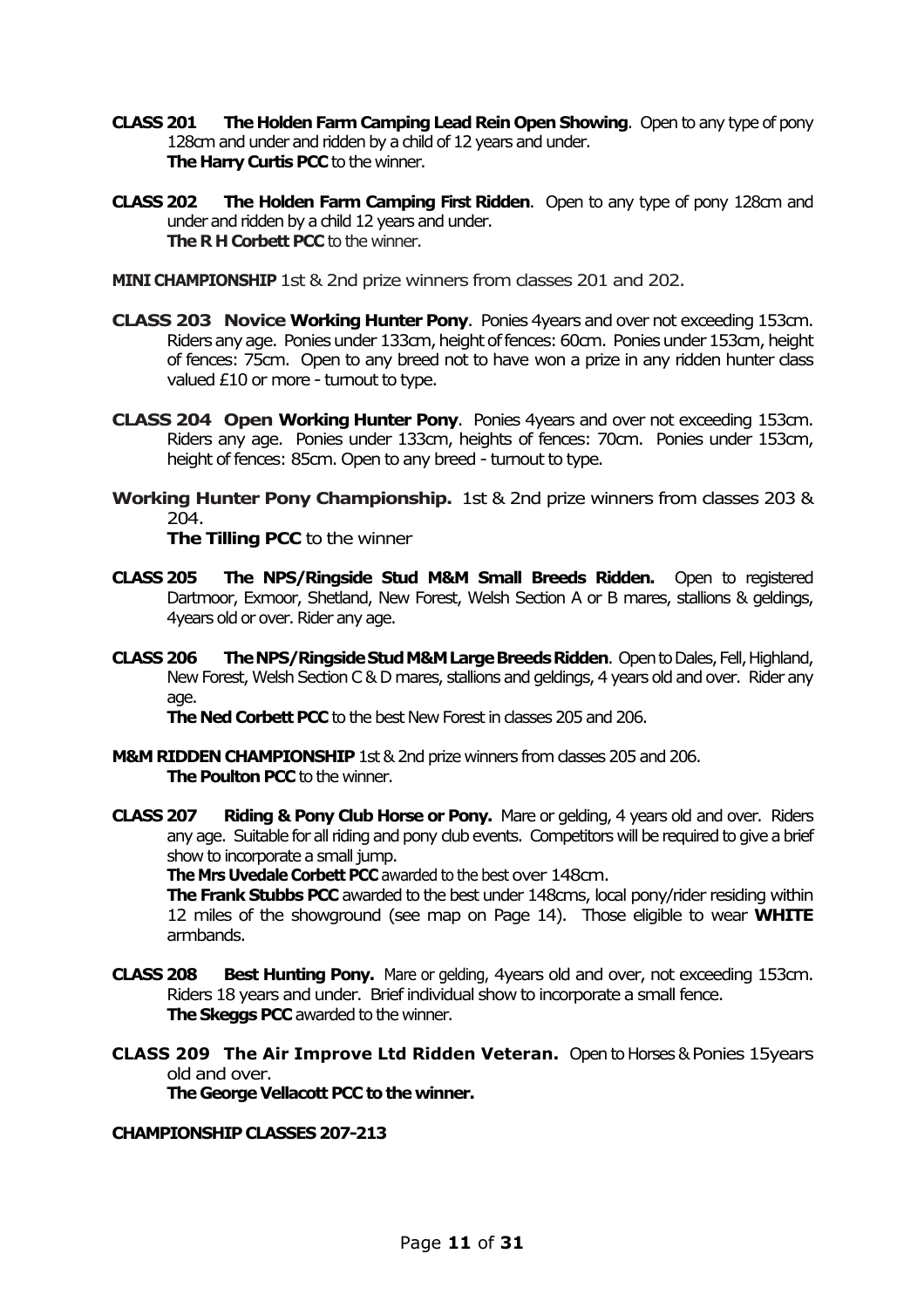**The NPS/StandinghatStud & Show Team Ridden Silver Medal Rosette**is offered by the NPS for the best registered pony owned by a BPS qualifying or Life Member in the M&M ridden section excluding Leading Rein & First Ridden. Membership cards MUST BE presented in the ring to receive the medal and/or the qualification.

#### **CLASS 210 The Butler & Co. Ridden Coloured.**

**There will be a tenminute break between classes to allow time to compete in both classes.**

- **CLASS 211 The John Woolley Ltd. In Hand Coloured.**
- **COLOURED HORSE CHAMPIONSHIP** 1st & 2nd prize winners from classes 210 & 211. **The John Gore Trenchard PCC** to the winner
- **CLASS 212 Competition Horse or Pony in Hand. The Mrs M Begg Rose Bowl PCC** to the winner.
- **CLASS 213 Veteran in Hand.** Open to Horse or Pony15years old & over. **The Farol PCC** to the winner.

| <b>Ring Three</b> |                     |                                                                                   |  |  |
|-------------------|---------------------|-----------------------------------------------------------------------------------|--|--|
| <b>Class</b>      | Approx.<br>Time     | <b>Event</b>                                                                      |  |  |
| 301               | 10.00               | Heavy Horse - gelding 4years & over                                               |  |  |
| 302               |                     | Heavy Horse - mare 4 years & over                                                 |  |  |
| 303               |                     | Heavy Horse - foal                                                                |  |  |
| 304               |                     | Heavy Horse - filly, colt or gelding 1, 2 or 3 years &<br>over                    |  |  |
|                   |                     | Heavy Horse In Hand Championship (classes 301-<br>304)                            |  |  |
| 305               | Not Before<br>14.00 | NPS/Equestrian Market Place M&M Small Breed in<br>Hand 1, 2or 3 years old         |  |  |
| 306               |                     | NPS/Equestrian Market Place M&M Large Breed in<br>Hand 1, 2 or 3 years old        |  |  |
| 307               |                     | NPS/Saracens Horse Feeds M & M Home Produced<br>Small Breed in Hand               |  |  |
| 308               |                     | NPS/Saracens Horse Feeds M & M Home Produced<br>M&M Large Breed in Hand           |  |  |
| 309               |                     | NPS/Saracens Horse Feeds Home Produced M&M<br>Small Breeds in Hand 4 years & over |  |  |
| 310               |                     | NPS/Saracens Horse Feeds Home Produced M&M<br>Large Breeds in Hand 4 years & over |  |  |
|                   |                     | M&M In Hand Championship (Classes 305 to 310)                                     |  |  |

**CLASS 301 Heavy Horse**gelding 4 years old & over.

- **CLASS 302 Heavy Horse** mare with or without foal at foot, 4years and over.
- **CLASS 303 Heavy Horse**foal exhibited with its dam in class 302.
- **CLASS 304 Heavy Horse**filly, colt or gelding 1, 2 or 3 years old.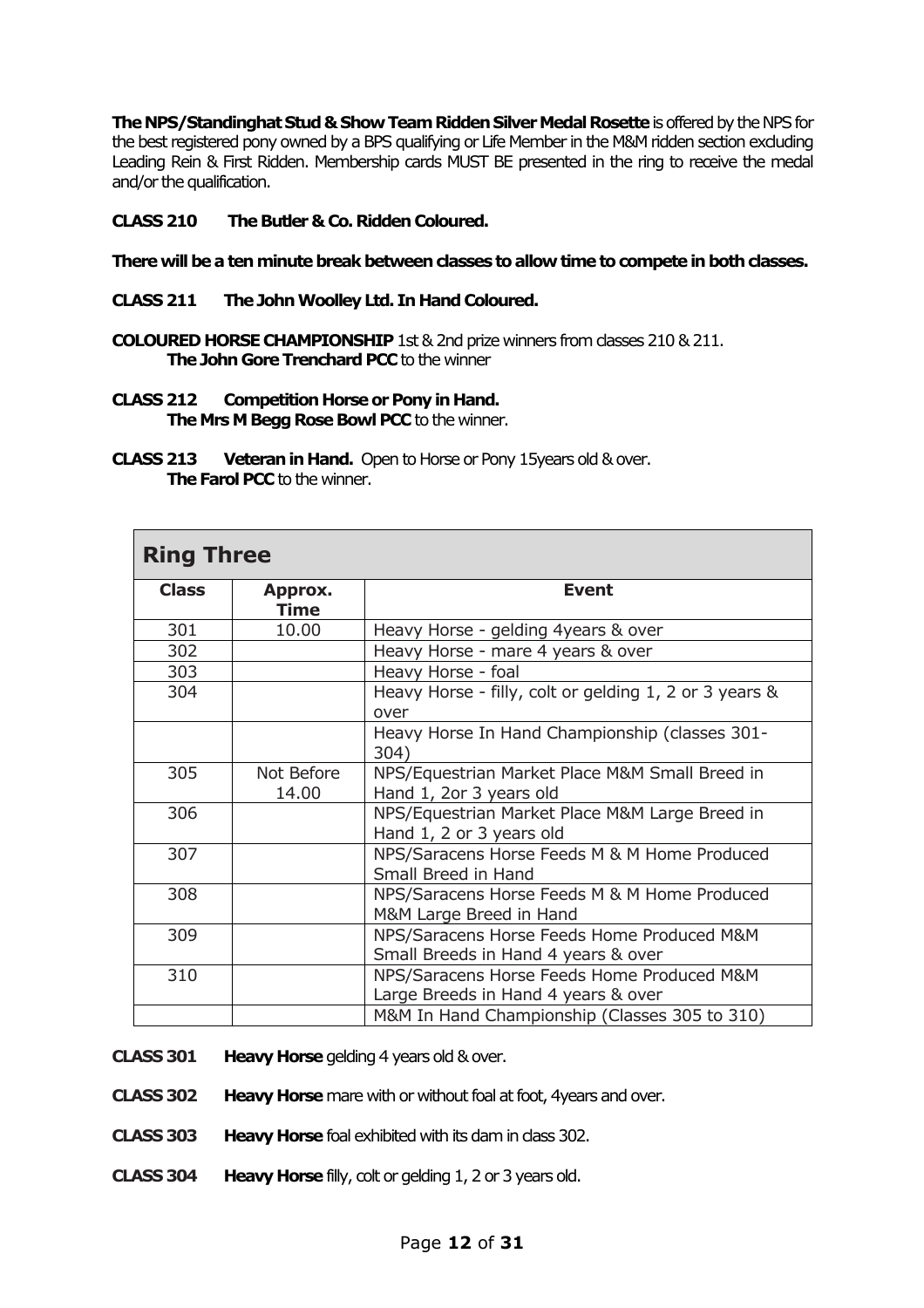#### **MOUNTAIN ANDMOORLAND IN HAND REGULATIONS**

**NPS Qualifying Rounds:** These classes are judged under the Rules of the NPS. Ponies must be registered in the main body of their respective Mountain and Moorland Stud Books. Part breds are not eligible for Mountain and Moorland classes. To compete in Show Pony and Show Hunter Pony classes ponies must be registered in the NPS British Riding Pony Stud Book, Register, Appendix, International or Sports Pony section of the BRPSB. Part-Breds are not eligible unless entered in the NPS British Riding Pony Stud Book, Register, Appendix, International or Sports Pony section of the BRPSB. Qualifying rounds for most NPS competitions are open to ponies owned by NPS members and non-members but only ponies owned by adult NPS Qualifying or Life Members are eligible to qualify for the final of the competition at the NPS Summer Championship 2023.

#### **The highest placed pony, if owned by NPS member,will qualify for the final. Qualification may be passeddown to third place if the first and second placed ponies are already qualified.**

NPS/Rosettes Direct Home-produced Ridden Championship - Riders of home-produced ponies (see definition in the NPS rules book) can wear a white armband in classes where this is indicated. These ponies, if owned by NPS members, are then eligible to qualify for the final at the NPS Summer Championship Show. The owners Membership cards MUST be produced in the ring when requested or the Qualification will be forfeit.

- **CLASS 305 The NPS/Equestrian Market Place M & M Small Breed in Hand Summer Championship.** Stallions, mares or geldings 1, 2 or 3 years old. **The Greenmantle Rose Bowl** to the winner.
- **CLASS 306 The NPS/Equestrian Market Place Large Breed M & M in Hand Summer Championship.** Stallions, mares or geldings 1, 2 or 3 years old. **The Walsh Gleneagles PCC** to the winner.
- **CLASS 307 The NPS/Saracens Horse Feeds Small BreedM & M Home Produced in Hand National Championship.** Stallions, mares or geldings any age.
- **CLASS 308 The NPS/Saracens Horse Feeds M & M Large Breed Home Produced in Hand National Championship.** Stallions, mares or geldings any age.
- **CLASS 309 The NPS/Rosettes Direct Home Produced Ridden Championship.** Stallions, mares or geldings 4 years or over. **The Kingsmead Evita PCC** to the highest placed Welsh Section A or B.
- **CLASS 310 The NPS/Equestrian Market Place Large Breed M & M Home Produced in Hand Summer Championship.** Stallions, mares or geldings 4 years or over. **The Wheelydown Sonnet Memorial Salver** for the best New Forest. **The Kentchurch PCC** to the highest placed Welsh Section C or D.
- **The M & M in Hand Championship.** 1st and 2nd prize winners from dasses 305 to 310. **The Egerton PCC** to the winner.

**The NPS/Killmannan Stud Silver Medal Rosette** is offered by the NPS for the best registered pony owned by a **NPS Qualifying or Life Member** in the M&M in Hand Section.

The following breed society rosettes will be awarded to the best in breed: Connemara, Welsh, Fells, Highland, Dales, Shetland, Exmoor, Dartmoor, Shetland. Membership cards must be presented in the ring to receive the rosette.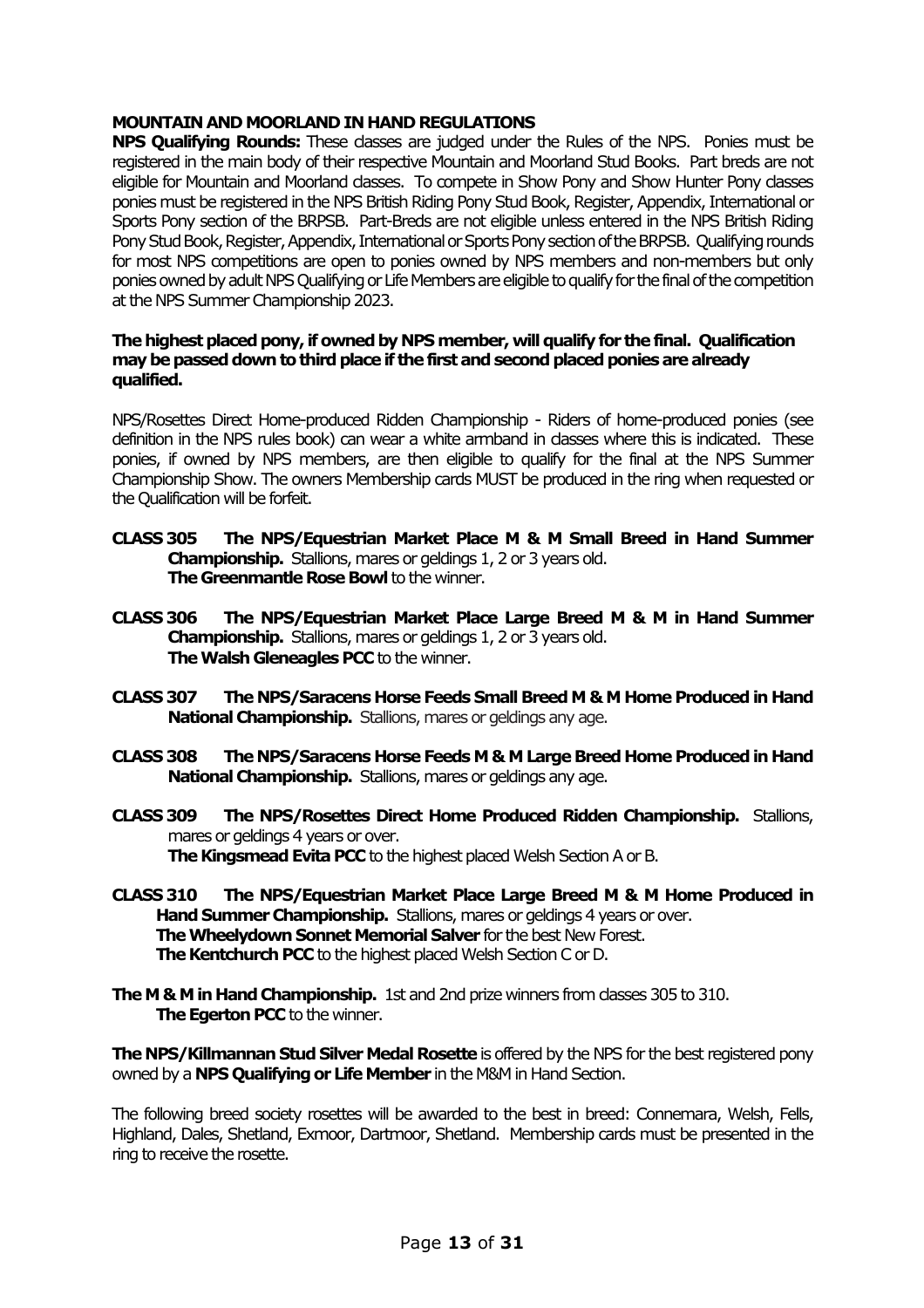**The Sponsors Rosette** is also awarded to the pony receiving the qualification. Membership cards must be presented in the ring to receive the medal and/or qualification.

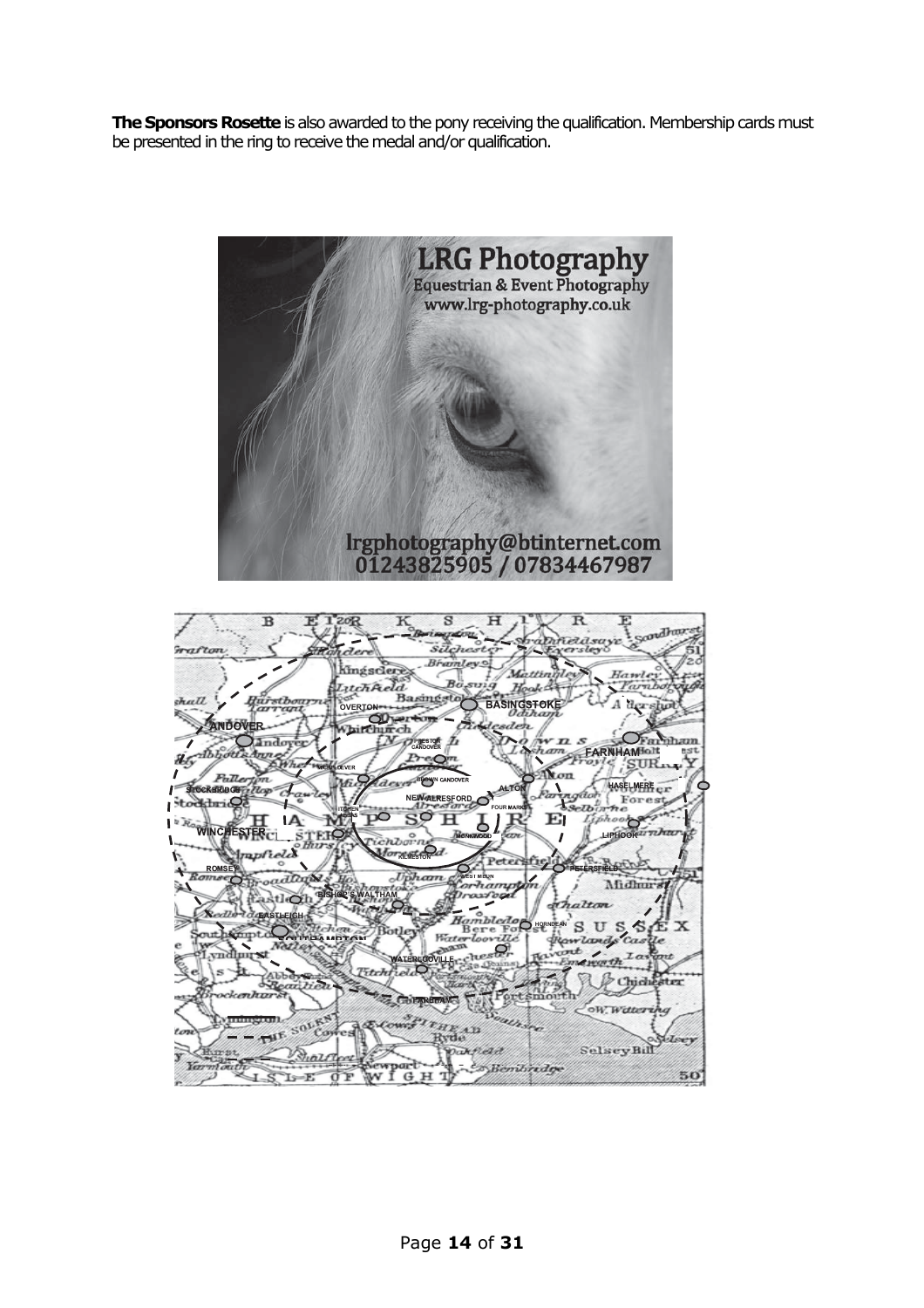# **Cattle Schedule**

**Chief Steward –** Mr Mark Cheyney **Assistant Cattle Steward –** Mrs Kate Brown **Biosecurity Officer –** Mrs Sarah Matthews

**JUDGES -** The following have accepted to judge at this year's Show:

| <b>Class</b>                            | <b>Judge</b>               |
|-----------------------------------------|----------------------------|
| Beef Calf & Calf Young Handler          | Mr N Brown - Northampton   |
| Commercial Beef, Open Beef & Charolais  | Mr N Brown - Northampton   |
| Aberdeen Angus, Hereford & Beef Pairs & | Mr MG Pearson - Kent       |
| <b>Beef Champion</b>                    |                            |
| Rare, Traditional & British Native      | Mr J Brigg - Warwickshire  |
| Open Dairy or Cross Breeds & Dairy      | Maggie Howie - Kent        |
| Champion                                |                            |
| <b>Dexter Cattle</b>                    | Miss H Bickerton - Cumbria |
| Dairy Pairs & Dairy Calf Young Handler  | Maggie Howie - Kent        |

| <b>Entry Fees</b>               |                                                                              |                       |
|---------------------------------|------------------------------------------------------------------------------|-----------------------|
| <b>Entry Fees</b>               | Member (must be fully paid up member as<br>of 1st April of the current year) | Non-<br><b>Member</b> |
| Classes 1 to 19<br>and 21 to 31 | £8.00                                                                        | £11.00                |
| Classes 20 and 32               | Free                                                                         | Free                  |

# **Prize Money**

| <b>Class</b>                                                                                                                                                                                                                                         | 1st    | 2nd    | 3rd    | 4th   |
|------------------------------------------------------------------------------------------------------------------------------------------------------------------------------------------------------------------------------------------------------|--------|--------|--------|-------|
| 1-19 & 21-31                                                                                                                                                                                                                                         | £40.00 | £30.00 | £20.00 |       |
| 20 & 32                                                                                                                                                                                                                                              | £10.00 | £8.00  | £6.00  | £4.00 |
| $C =  C $ $V = \cdots =  C $ $\equiv$ $\equiv$ $\equiv$ $C$ $\equiv$ $\equiv$ $\equiv$ $\equiv$ $\equiv$<br>المتحالين والتقارب والتراب والمرودين<br>$\mathbf{D}$ and $\mathbf{L}$ and $\mathbf{L}$<br>المتطلب المتارين والمستندد والمستنقذ والمستندد |        |        |        |       |

Rosettes awarded to 5th place. Calf Young Handler Classes, rosettes awarded to all exhibitors

Prize money vouchers will be presented in the ring and will be paid via Bacs after the Show. Please return your completed voucher to the Livestock Secretary.

# **Championship Prize Money**

|                                                                                  | <b>Number</b><br>οf<br>exhibitors | <b>Champion</b> | <b>Reserve</b><br><b>Champion</b> |
|----------------------------------------------------------------------------------|-----------------------------------|-----------------|-----------------------------------|
| Breed Champion (not applicable to classes<br>19-21 & 31-32)                      | Less than                         | £50.00          | £25.00                            |
|                                                                                  | 6 or more                         | £100.00         | £50.00                            |
| In each relevant section the Champion and Reserve Champion will receive rosettes |                                   |                 |                                   |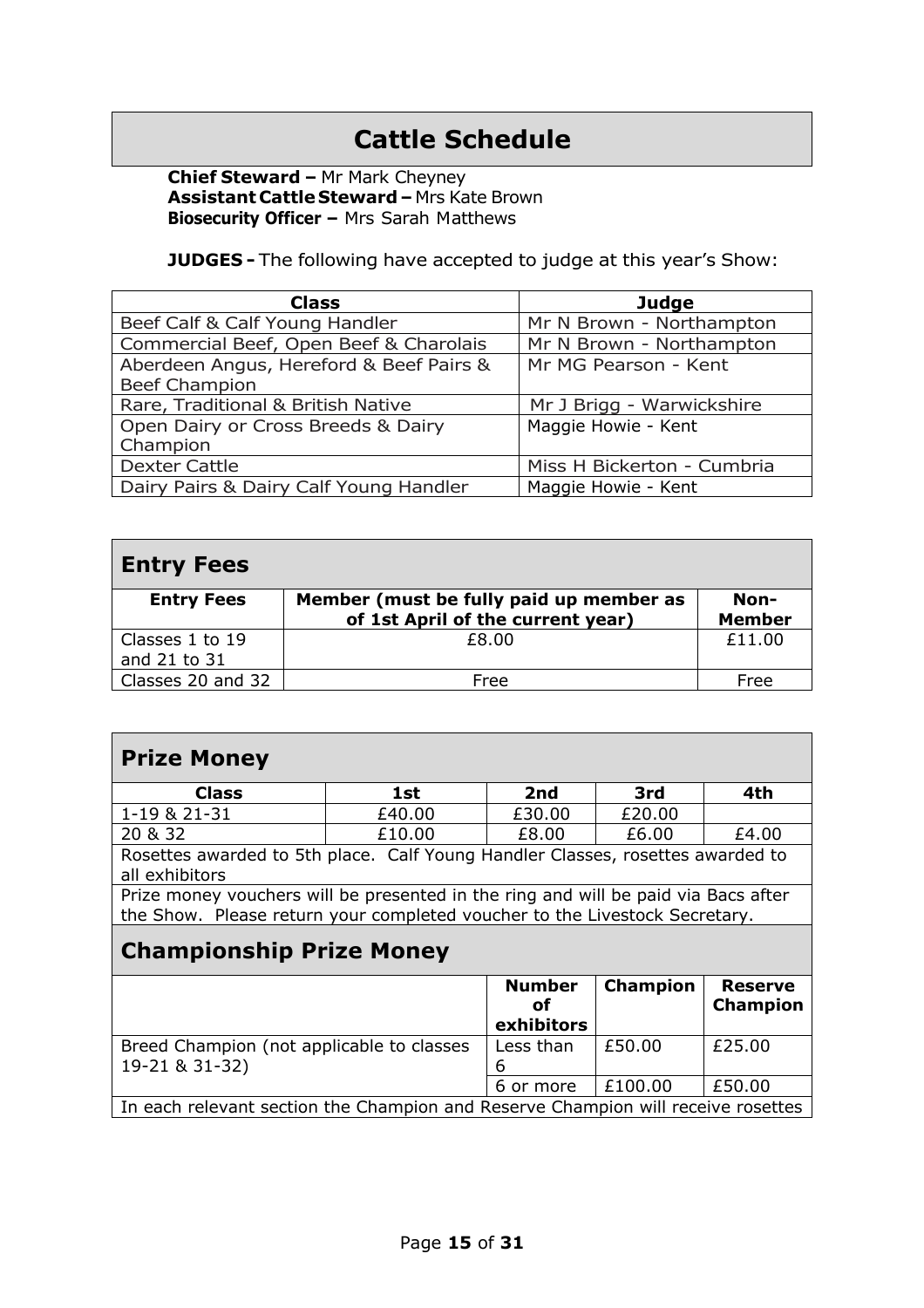| <b>Entry Ticket Allocation</b>   |                                                    |                                                                                 |
|----------------------------------|----------------------------------------------------|---------------------------------------------------------------------------------|
| <b>No. of animals</b><br>entered | <b>Admission</b><br><b>Wristbands</b>              | Vehicle Passes - please note Vehicle<br>driver will require and entry wristband |
| $1 - 3$                          |                                                    |                                                                                 |
| $4 - 5$                          |                                                    |                                                                                 |
| $6 - 8$                          |                                                    |                                                                                 |
|                                  | Allocation at the Livestock Secretary's discretion |                                                                                 |

**Please Note:** Additional entry tickets are available at a discounted rate. Please see entry form for details.

Livestock vehicle passes will only be issued to vehicles carrying livestock due to limited parking and H&S regulations. Cars will be required to park in the **FREE PUBLIC CARPARK** (no vehicle pass necessary).

# **Cattle: Show Rules and Regulations**

- 1. **Legal requirements for the Movement of Cattle:** Pre movement TB test certificates are required. Herds from low-risk areas may need to do post-movement testing, please check with APHA for your own CPH/testing interval.
- 2. Exhibitors must provide a completed full cattle passport for all animals. Guidance can be obtained from the BCMS helpline (0345 050 1234). Barcoded labels are available from the Livestock Chief Steward. Owners must record animal movements in their On-Farm register or Movement Book within 36 hours.
- 3. Entry to the Showground will not be allowed unless a valid TB Pre-Movement Test certificate, for all Cattle, is available. All animals must be from herds which are free from restrictions imposed under the Tuberculosis Order 1964 and the Brucellosis Order 1978.
- 4. Cattle may arrive at the Showground, Friday between 2.00pm and 8.00pm, and Saturday 7.00am to 8.00am. Exhibits may not be removed until after the Grand Parade.
- 5. For all queries, please contact:  *Sarah Matthews - sarah@buckholt.biz, 07711 006602, or Sally Bowden sally.bowden@hotmail.com, 07771 558874.*
- 6. Cattle must originate from premises which are free from movement restrictions imposed under the Animal Health Act 1981 at the date of entry. An animal cannot be exhibited if, after entry, the herd to which it belongs is subject to such restrictions.
- 7. Cows and heifers which have not calved before the Show will be judged along with the animals 'in calf', those which have calved will be judged along with the animals 'in milk'.
- 8. Animals which calve, show evidence of calving or show signs of abnormal discharge, whilst on the Showground, must be placed in the approved isolation area pending their removal from the Showground and will not be allowed to compete. If required by the Divisional Veterinary Manager, a full range of samples will be taken and the animal, along with other animals from the same premises, may be required to return home to isolation accommodation.
- 9. Any artificial contrivance or device found on or proved to have been used on an animal at any time whilst on the Showground, either for preventing the flow of milk or any other improper purpose (such as sealing of teats) will disqualify that animal from the competition and the instigator or the owner of the animal may be prohibited from entering livestock in any future competition as the Society sees fit. The Society reserves the right to have all animals inspected by the Hon. Veterinary Officer, either prior to, during or after judging. Show Stewards reserve the right to examine any animal udder at any time during the Show. Tampering will result in immediate expulsion and the relevant breed societies will be informed.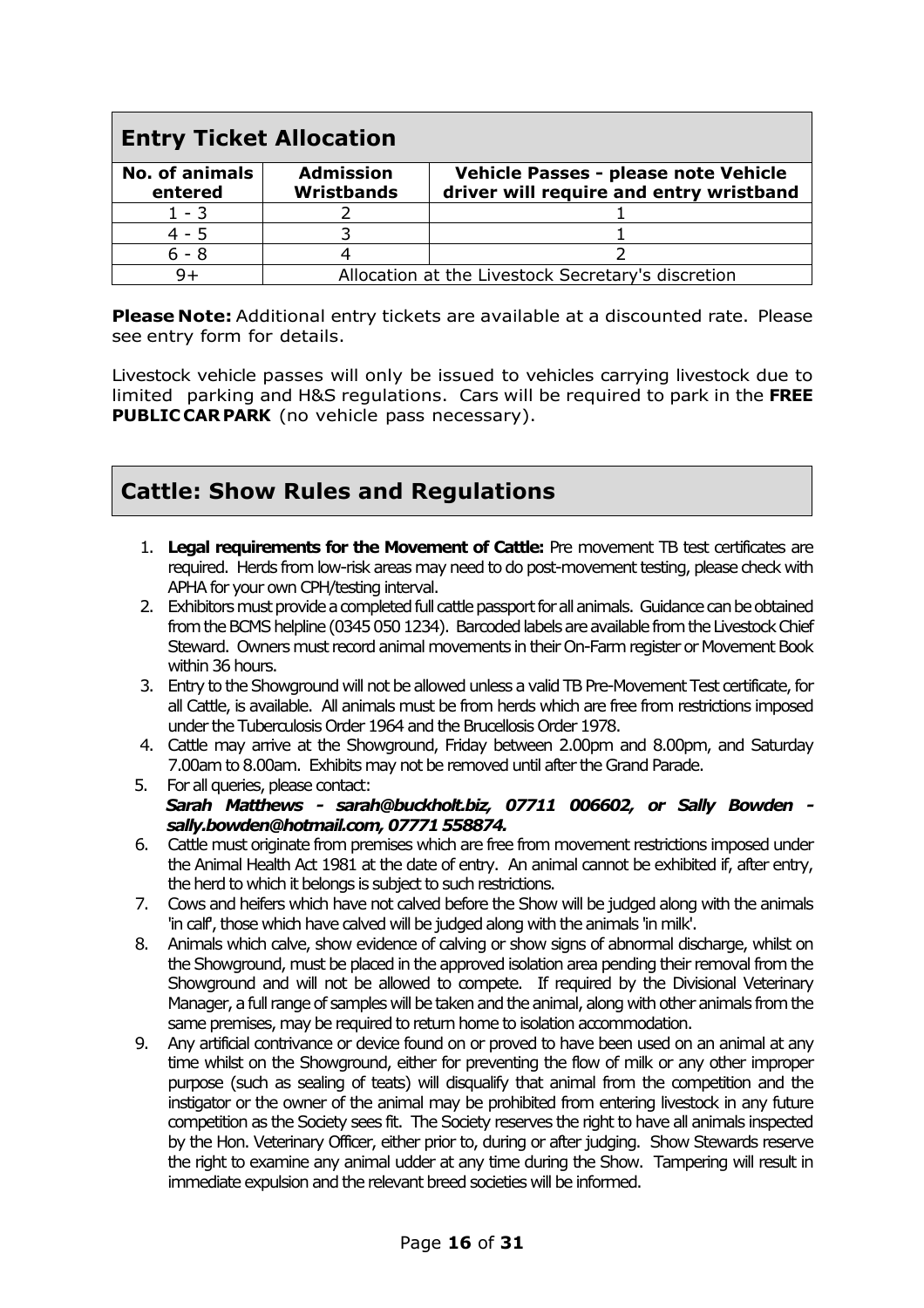- 10. All cattle exhibited must have been led prior to the Show and be double haltered or have nose rings/clips for safety.
- 11. The Society reserves the right to remove any animal from the Showground if they cannot be led safely.
- 12. All animals must have an adult in attendance at all times.
- 13. All exhibitors will be asked to declare that there have been no known incidents of notifiable disease, including TB, amongst their livestock in the last 2 years.
- 14. Covered open sided accommodation will be provided free for all cattle along with approximately ½ bale of straw per animal.
- 15. Exhibitors are required to make their own arrangements for feed stuffs.
- 16. Judging will commence from 9.00am.
- 17. All classes are open unless otherwise stated.
- 18. Exhibitor/Staff facilities: Bar & refreshments will be available between 5.00pm & 7.30pm on Friday 2 September and a breakfast roll will be available to purchase on the morning of the Show from Woody's Catering.
- 19. An adult must accompany all young handlers in the Grand Parade.
- 20. The Society reserve the right to restrict the number of entries in accordance with the available penning facilities.
- 21. Substitutions will be accepted on Show Day up to 8.00am in the same class as that in which the original exhibit was entered providing the Secretary or Chief Cattle Steward are notified in writing.
- 22. Exhibitors may only enter an animal in one section.
- 23. Exhibitors must provide sufficient handlers for the number of animals exhibited.
- 24. Unauthorised movement of animals during the Show will not be allowed.
- 25. Bulls: Exhibitors should make themselves familiar with HSE regulations:
	- two people, one using a bull pole attached to the nose ring and the other using a rope or chain attached to the halter or head chain via the nose ring.
	- two people both using ropes or chains, one rope/chain attached to the halter the other attached directly to the nose ring or via the nose ring to the halter.
	- one person using a bull pole attached to the bull's nose ring and a rope/chain attached to the halter or head chain via the nose ring with a competent person standing by to assist.
	- Any bull going into the Grand Parade MUST be held by two adults, including double halter and nose ring.

# **Cattle Championship**

- **The Barford PCC** for the Best Exhibit in the Beef Cattle Classes.
- **The Guinness PCC** for the Reserve Best Exhibit in the Beef Cattle Classes.
- **The Alresford Coursing Club PCC** for the Best Exhibit in the Dairy Cattle Classes.
- **The Dutton PCC** for the Best Heifer in the Dairy Cattle Classes.

These cups will be presented in the Main Ring during the Grand Parade. These and all other livestock trophies are to be collected from the Trophy Steward in the Trophy Tent after the Grand Parade. Beef Champion and Dairy Champion Rosettes will be presented by the Society. Champion and Reserve Champion Rosettes for each breed will be presented by the Society.

Please note: All dogs must be kept on a lead at all times on the Showground. Due to livestock concerns, and,with the exception of assistance dogs, no dogs to enter the livestock area/tents.

At the discretion of the Chief Cattle Steward, classes may be amalgamated depending on the number of entries. The Judges will be informed where this occurs.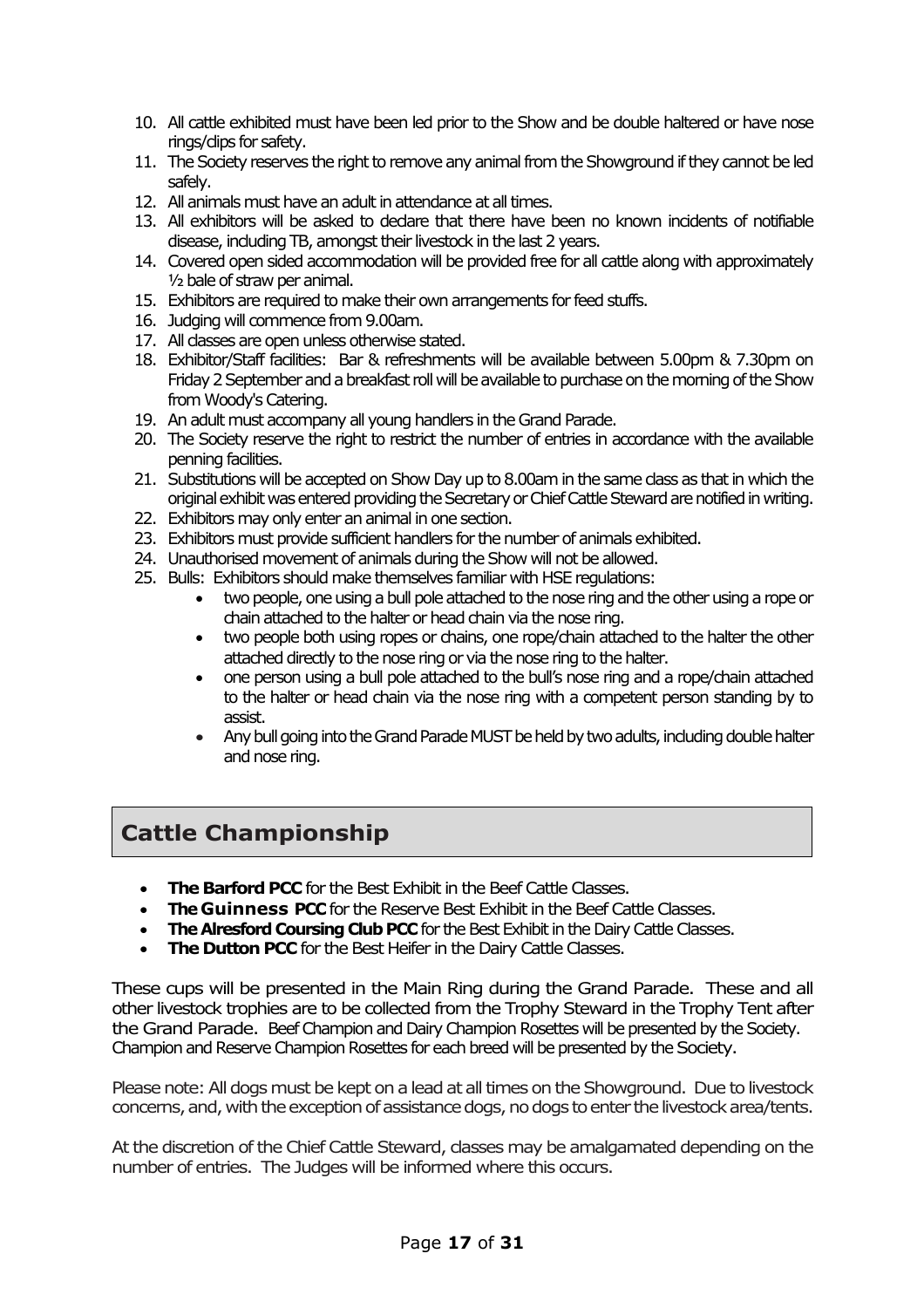**Entries with calf at foot: please state on entry form.**

#### **Commercial Beef Kindly Sponsored by Southern Counties Auctioneers**

**CLASS 1** Best Butchers steer - Any breed or cross of any age. **CLASS 2** Best Butchersheifer **-**Any breed or cross of any age.

**The Cohen PCC** for the best exhibit from classes 1 & 2.

#### **Hereford**

**Kindly Sponsored by Robin Appel**

**CLASS 3** Cow or heifer with calf or in calf

- **CLASS 4** Maiden heifer
- **CLASS 5** Bull any age

**The Shrine Perpetual Challenge Trophy** to the Champion.

**Special Sash & Rosette** for the Champion of all Herefords. **Certificate to the Herdsman** showing the best male Hereford. **Certificate to the Herdsman** showing the best female Hereford.

**Mrs G D Stratford of Annetts Farm kindly donated £100 towards theprizemoney in memory of her late husband.**

# **Charolais**

- **CLASS 6** Cow with calf or in calf
- **CLASS 7** Heifer born after 1st January 2019
- **CLASS 8** Bull any age

**The National Westminster Bank PCC** to the Champion. **The British Charolais Provincial Champion Rosette** to the Champion.

#### **Aberdeen Angus**

**Kindly Sponsored by Masker Architects**

- **CLASS 9** Cow or heifer with calf or in calf
- **CLASS 10** Maiden heifer
- **CLASS 11** Bull of any age

**The Bibby PCC** to the Champion.

**A Tartan Sash** will be awarded to the best animal in the Aberdeen Angus Classes. **A Special Rosette** will be awarded to the best animal bred by exhibitor.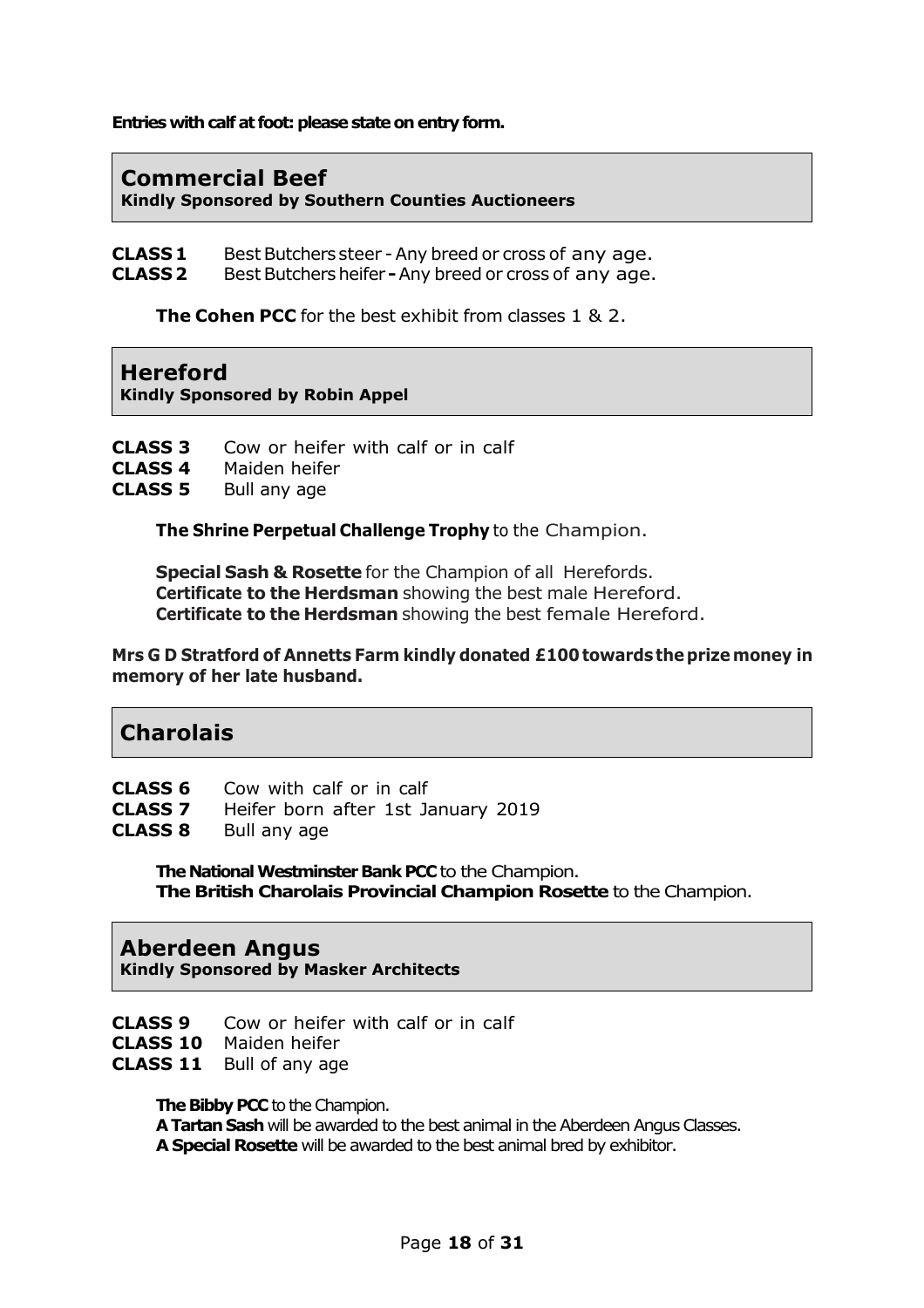# **Rare, Traditional and British Native**

**Kindly sponsored by NFU Mutual Winchester & Wickham**

- **CLASS 12** Cow with calf or in calf
- **CLASS 13** Maiden heifer
- **CLASS 14** Heifer with calf or in calf
- **CLASS 15** Bull any age

**The Sparks Tool Hire PCC** to the Champion. **The David Willis PCC** to the Reserve Champion

#### **Open Beef Breeds**

**Kindly sponsored by Westpoint Farm Vets**

**Open to any beef breed other than Hereford, Charolais, Aberdeen Angus, Rare & Traditional British Nativeand CommercialBeef.**

- **CLASS 16** Cow with calf or in calf
- **CLASS 17** Heifer born after 1st January 2019
- **CLASS 18** Bull any age

# **Beef Calf & Calf Young Handler**

**CLASS 19** Best beef calf or cross calf born after 1st September 2021.

**CLASS 20** Best beef calf handler 7 to 18 years of age, calf born after 1st September 2021. This class to be judged on the manner and ability with which the calf is shown

**The N Corbett PCC** to the winner.

Apologies for amalgamating both age groups, this is due to a reduction in entries. If sufficient entries are received then classes will be split 7- 12years & 13-18years.

#### **Beef Pairs**

**CLASS 21** Pair of same breed beef animals, entered into previous classes and belonging to the same owner.

**The Hampshire Chronicle PCC** to the winner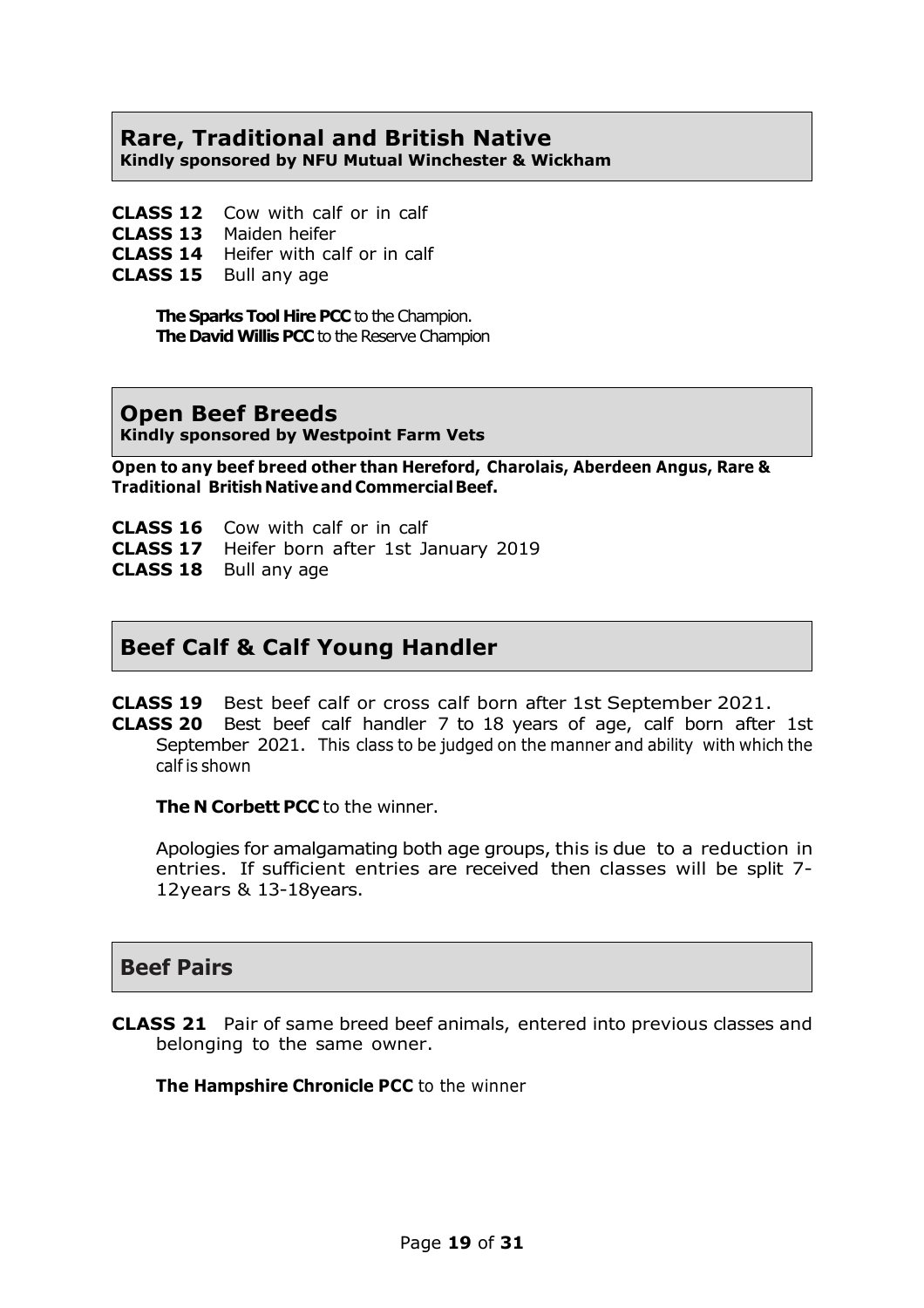#### **Dexter**

- **CLASS 22** Cow in milk
- **CLASS 23** Dry cow
- **CLASS 24** Heifer born before 1st September 2021 not having calved
- **CLASS 25** Calved heifer in milk or dry
- **CLASS 26** Bull any age
- **CLASS 27** Calf born after 1st September 2021

**The Hunt PCC** for the Champion **The Ober PCC** for the Reserve Champion **The Breed Spoon** for the Champion

**Open Dairy or Cross Breeds Kindly sponsored by Genus Breeding Ltd.**

**Open to pedigree and non-pedigree animals.**

- **CLASS 28** Maiden heifer born after 1st September 2021
- **CLASS 29** Heifer in calf or in milk, first lactation
- **CLASS 30** Cow in milk having had at least 2 calves

#### **Dairy Pairs**

**Kindly sponsored by Robins Row Ltd.**

**CLASS 31** Pair of same breed dairy animals, entered into a previous class and belonging to the same owner.

**TheJames HarrisPCC**to the winner

# **Dairy Calf Handler**

To be judged on the manner and ability with which the calf is shown

**CLASS 32** Best dairy calf handler 7-18 years of age, calf born after 1st September 2021

**The Bevan PCC** to the winner.

Apologies for amalgamating both age groups, this is due to a reduction in entries. If sufficient entries are received then classes will be split 7-12years & 13-18years.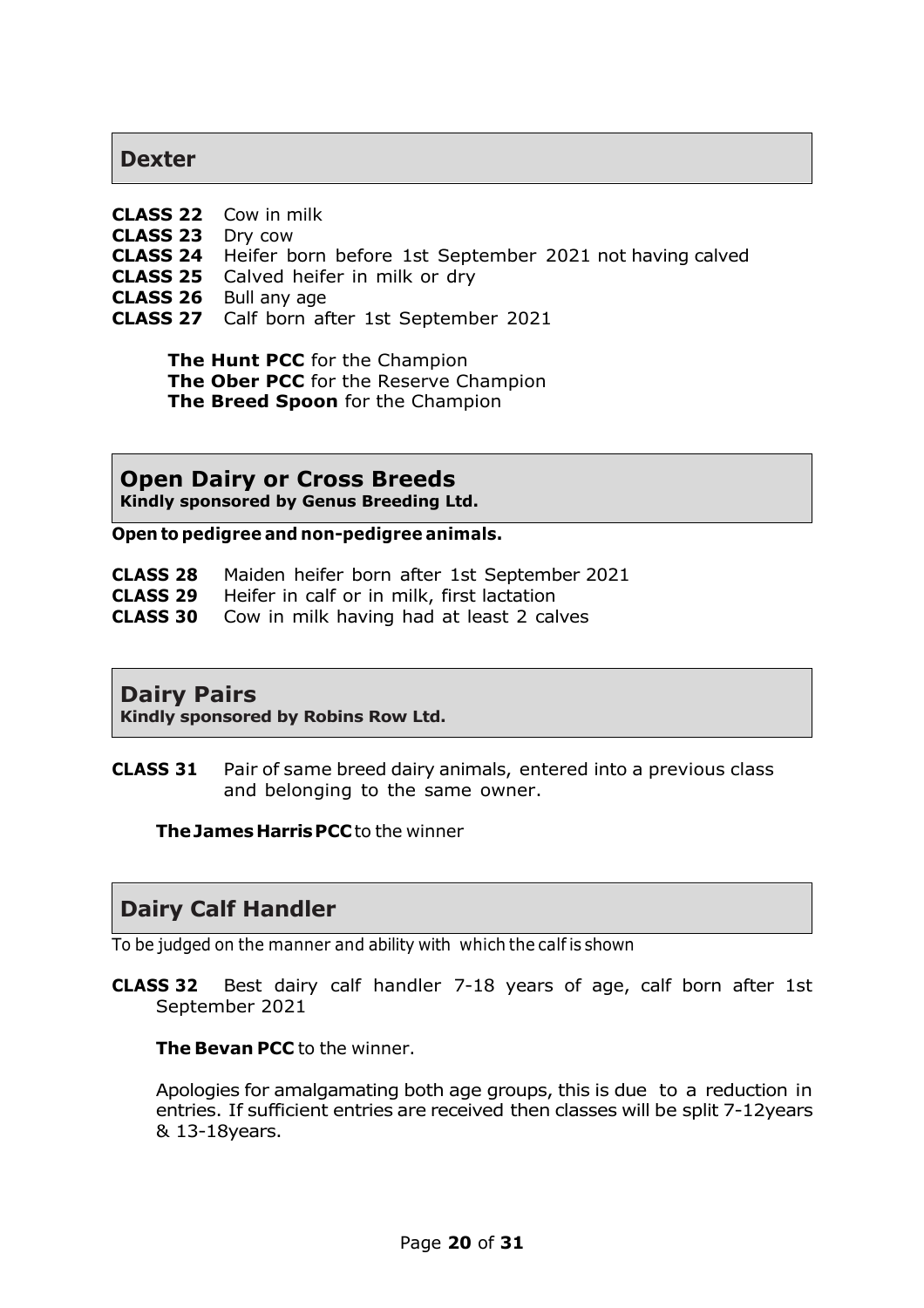# **Sheep Schedule**

#### **Chief Steward - Mrs R Miles**

# **Sheep: Show Rules and Regulations**

- 1. All sheep must be accompanied by animal movement licences to and from the Show. Proof of LIS licences are required upon arrival.
- 2. Separate unloading/penning/loading arrangements are made for sheep from MV accredited flocks. Sheep must be accompanied by a valid MV certificate which will be collected prior to unloading. Please state on entry form if sheep are MV accredited.
- 3. Tail docking. Schedule 5.5 of the Mutilations (permitted procedures) (England) Regulations 2007 requires that enough of the tail must be retained to cover the vulva of a female and anus of a male animal. All sheep are liable to be inspected by Animal Health Trading Standards Service and/or DEFRA Animal Health Inspectors on arrival or in the pens. Further enforcement action may be taken by Animal Health Trading Standards Inspectors in relation to any sheep found to be in breach of welfare legislation. Short-docked sheep will be immediately removed from the Show and owners banned from future Shows. Prosecutions may follow.
- 4. All sheep must have current and valid ear tags.
- 5. All sheep must arrive on the Showground by 8.00am. Exhibits may not be removed until after the Grand Parade without permission of the Stewards.
- 6. Evidence of illegal tampering with animals to affect their performance at the Show will result in immediate expulsion from the Showground. The relevant breed society will be informed.
- 7. All entries are subject to APHA Regulations.
- 8. All classes, except classes 61 to 63, will be judged in rings and sheep must be haltered. Classes 61, 62 and 63 will be judged in pens.
- 9. Animals may only be entered into one class except those entered into the Young Handlers class.
- 10. Sheep Pens must be pre-booked at £3 per pen.
- 11. All exhibitors must wear white coats
- 12. Exhibitors will be asked to declare that there have been no known incidents of notifiable disease amongst their stock in the last 2 years.
- 13. The Secretary reserves the right to limit entries in any class.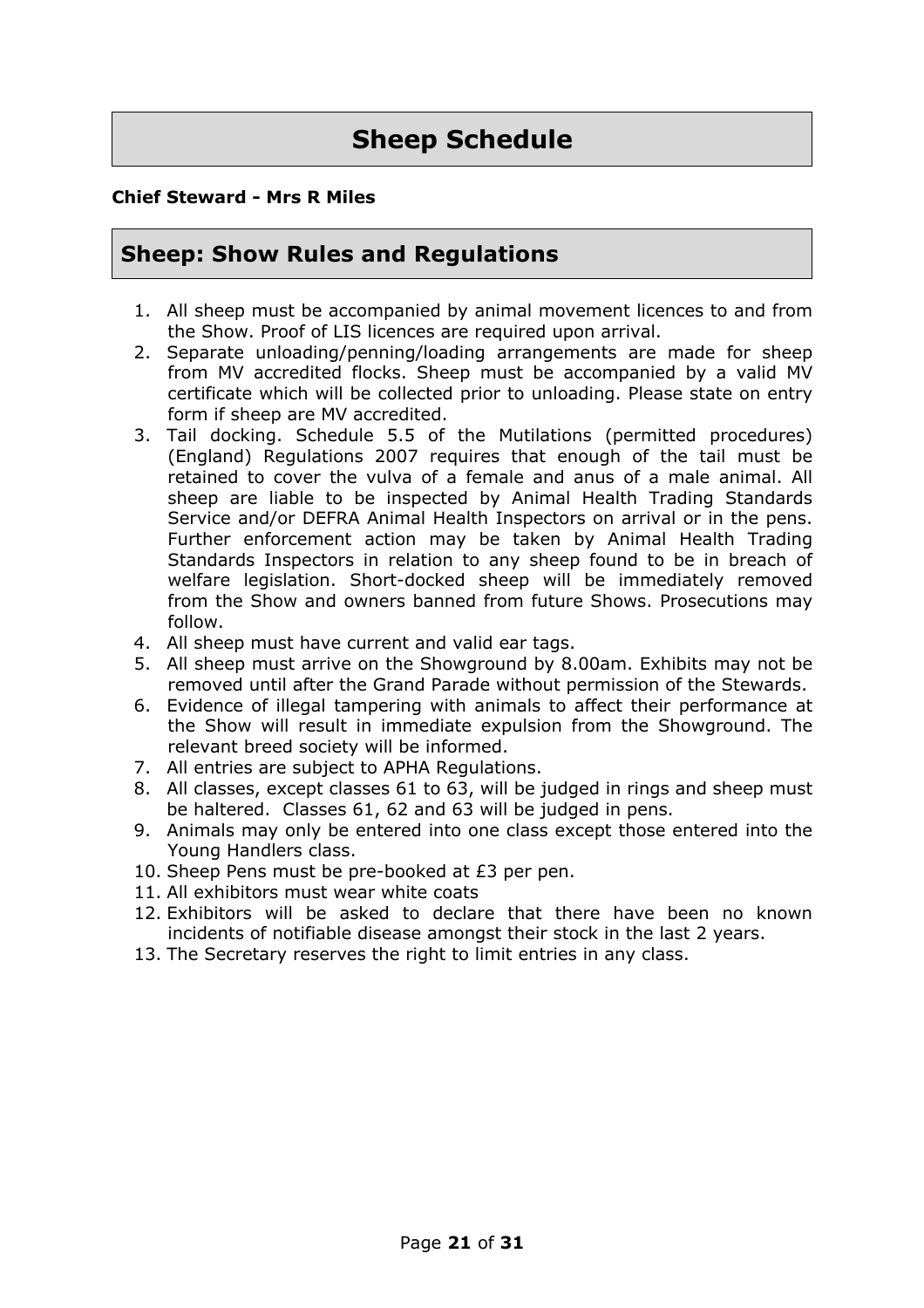**JUDGES** - The following have accepted to judge at this year's Show:

| <b>Class</b>                     | <b>Judge</b>              |
|----------------------------------|---------------------------|
| Pure Bred Sheep                  | <b>TBC</b>                |
| Cross Bred Sheep & Butchers Lamb | Mr Yann Le du - Wiltshire |
| Rare & Native Breeds             | Miss B Pearson - Norfolk  |
| Wool on the Hoof                 | Miss B Pearson - Norfolk  |
| <b>Young Handlers</b>            | Mr Yann Le du - Wiltshire |

# **Entry Fees**

| <b>Entry Fees</b>                                 | Member (must be fully paid-up<br>member as of 1st April of the current<br>year) | Non-<br><b>Member</b> |
|---------------------------------------------------|---------------------------------------------------------------------------------|-----------------------|
| Classes 57 to 66<br>and 68 to 72                  | £7.00                                                                           | £9.00                 |
| Class 67                                          | Free                                                                            | Free                  |
| Sheep Pens                                        | £3.00                                                                           | £3.00                 |
| Please state how many pens required on entry form |                                                                                 |                       |

# **Prize Money**

| <b>Class</b>                                                                                                                                          | No of<br>entries | 1st    | 2nd    | 3rd    | 4th   |
|-------------------------------------------------------------------------------------------------------------------------------------------------------|------------------|--------|--------|--------|-------|
| Classes 57 to 66,<br>68 to 72                                                                                                                         | $1 - 3$          | £20.00 | £15.00 |        |       |
|                                                                                                                                                       | $4 - 5$          | £20.00 | £15.00 | £10.00 |       |
|                                                                                                                                                       | $6+$             | £20.00 | £15.00 | £10.00 | £5.00 |
| 67                                                                                                                                                    |                  | £10.00 | £8.00  | £6.00  | £4.00 |
| Rosettes awarded to 5th place. Young Handlers, rosettes awarded to all<br>exhibitors                                                                  |                  |        |        |        |       |
| Prize money vouchers will be presented in the ring and will be paid via Bacs<br>after the Show. Please return your completed voucher to the Livestock |                  |        |        |        |       |

Secretary. **Entry Ticket Allocation No. of animals entered Admission Wristbands Vehicle Passes - please note Vehicle driver will require and entry wristband**

 $1 - 3$  2 1 4 - 5 | 3 | 1  $6 - 8$  4 2 9+ Allocation at the Livestock Secretary's discretion

**Please Note:** Additional entry tickets are available at a discounted rate. Please see entry form for details.

Livestock vehicle passes will only be issued to vehicles carrying livestock due to limited parking and H&S regulations. Cars will be required to park in the **FREEPUBLIC CAR PARK** (no vehicle pass necessary).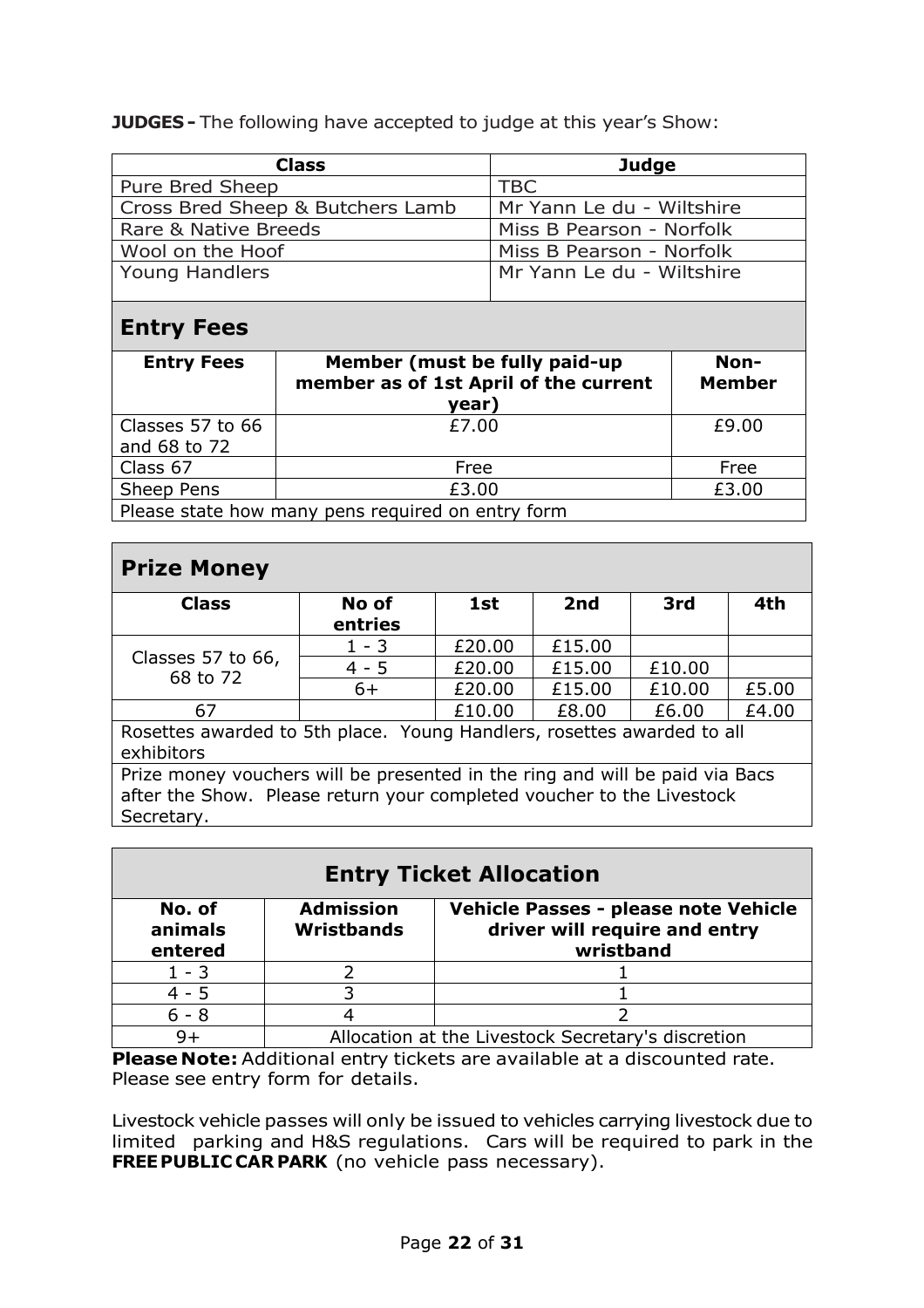# **Pure Breeds M.V. Accredited and Non-Accredited**

| CLASS 57 | A pair of Shearling ewes born in 2021   |
|----------|-----------------------------------------|
|          | The Colebrook PCC for the best Exhibit. |

| <b>CLASS 58</b> | Pair of ewe lambs born in 2022       |
|-----------------|--------------------------------------|
| CLASS 59        | One ram lamb born in 2022            |
| <b>CLASS 60</b> | One ram bom before 1st December 2021 |

**If there are sufficient numbers of ram entries in classes 59 & 60 the Chief Steward has the right to split the classesbetween MV Accredited and non-MV Accredited.**

**The Savill PCC** for the Champion Ram from classes 59 & 60.

# **The NEHAA Cross Breeds and Butchers Lamb**

**Nopure breeds permitted in classes 61 to 63.**

- **CLASS 61** A pair of Shearling ewes any breed, bornin 2021 **The Mortimer PCC** to the best Exhibit.
- **CLASS 62** A pair of Butchers lambs **The NEHAA PCC** to the best Exhibit.
- **CLASS 63** A pair of ewe lambs any breed, born in2022 bred by exhibitor

**The Col. Sir J.B. Scott PCC** for the Champion exhibit of sheep in Classes 57, 58, 61, 62 & 63.

#### **Wool on the Hoof M.V. & Non M.V. Kindly sponsored by CG Shaw**

Sheep in these classes can be drawn from other classes. Please state M.V. status on entry forms. To be judged in the ring.

| CLASS <sub>64</sub> | One long wool exhibit |
|---------------------|-----------------------|
|---------------------|-----------------------|

**CLASS 65** One short wool exhibit<br>**CLASS 66** One natural coloured

One natural coloured exhibit, cannot be drawn from the previous two classes

**The J A Bevan PCC** for the Champion

# **Rare & Native Breed Classes**

Rare Breeds & listed Minority classes. Classes are open to breeds of sheep on the Rare Breeds Survival Trust watchlist: Critical, endangered, vulnerable, at risk and minority - see the list below.

All sheep must be entered in the flock book of the appropriate Society and presented in accordance with their Society's rules. Open to accredited and non- accredited sheep. **All entries to be haltered.**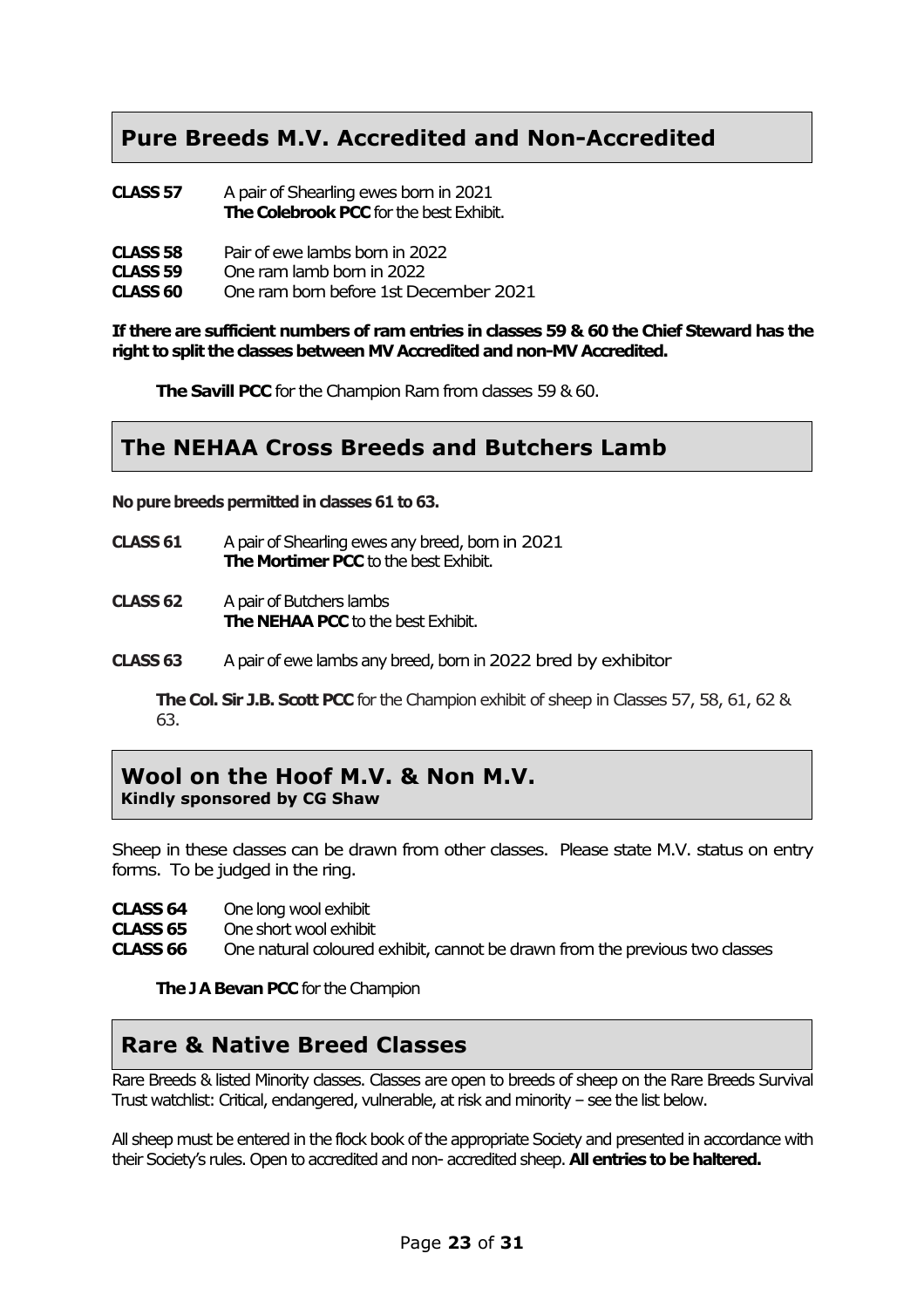**Priority:** Lincoln Longwool, North Ronaldsay, Whitefaced Woodland, Welsh Mountain Pedigree.

**At Risk:** Balwen, Border Leicester, Boreray, Castlemilk Moorit, Cotswold, Derbyshire Gritstone, Devon and Cornwall Longwool, Devon Closewool, Dorset Down, Dorset Horn, Greyface Dartmoor, Hill Radnor, Leicester Longwool, Llanwenog, Lonk, Manx Loaghtan, Norfolk Horn, Oxford Down, Portland, Soay, Teeswater, Torwen Badgerface Welsh, Wensleydale, Whiteface Dartmoor

**Minority:** Balwen, Border Leicester, Boreray, Castlemilk Moorit, Cotswold, Derbyshire Gritstone, Devon and Cornwall Longwool, Devon Closewool, Dorset Down, Dorset Horn, Greyface Dartmoor, Hill Radnor, Leicester Longwool, Llanwenog, Lonk, Manx Loaghtan, Norfolk Horn, Oxford Down, Portland, Soay, Teeswater, Torwen Badgerface Welsh, Wensleydale, Whiteface Dartmoor.

**UK Native Breed:**Beulah, Black Welsh Mountain\*, Blackface (Scottish), Blueface Leicester, Brecknock Hill Cheviot, Clun Forest, Dalesbred, Exmoor Horn, Hampshire Down, Hebridean\*, Herdwick Jacob\*, Kerry Hill\*, Llandovery Whiteface Hill, Lleyn\*, North Country Cheviot, Poll Dorset, Romney, Rough Fell, Ryeland\*, Shetland\*, Shropshire\*, Southdown\*, South Country Cheviot, South Wales Mountain\*, Suffolk, Swaledale, Torddu Badgerface Welsh, Welsh Hill Speckled, Welsh Mountain, Wiltshire Horn\*

\* These breeds were formerly considered to be Priority or At Risk breeds

| <b>CLASS 68</b>     | Ewe lamb           |
|---------------------|--------------------|
| CLASS <sub>69</sub> | Shearling ewe      |
| CLASS <sub>72</sub> | Older ewe, any age |
| CLASS <sub>71</sub> | Ram lamb           |
| CLASS <sub>72</sub> | Ram, any age       |
|                     |                    |

**The Sparks Tool Hire PCC** to the Champion Rare Breed.

**The Myra Beswick PCC** to the best Rare Breed of the opposite sex to the Champion.

**\*\*Classes may be split by breed or age shouldentries warrant, at the discretion of the ChiefSheep Steward\*\***

#### **Sheep Young Handlers**

**CLASS 67** Young handlers aged 5-12years. One sheep to be shown by halter. Handlers will be judged, not the sheep.

#### **The Waterston PCC** to the winner.

**The Rare Breeds Survival Trust** is delighted to pledge their support of the Young handlers' class by awarding 12 months membership of the Rare Breeds Survivors Club (RBSC) to the highest placed young handler. For more information on the RBST telephone: 024 7669 6551 or email enquiries@rbst.org.uk.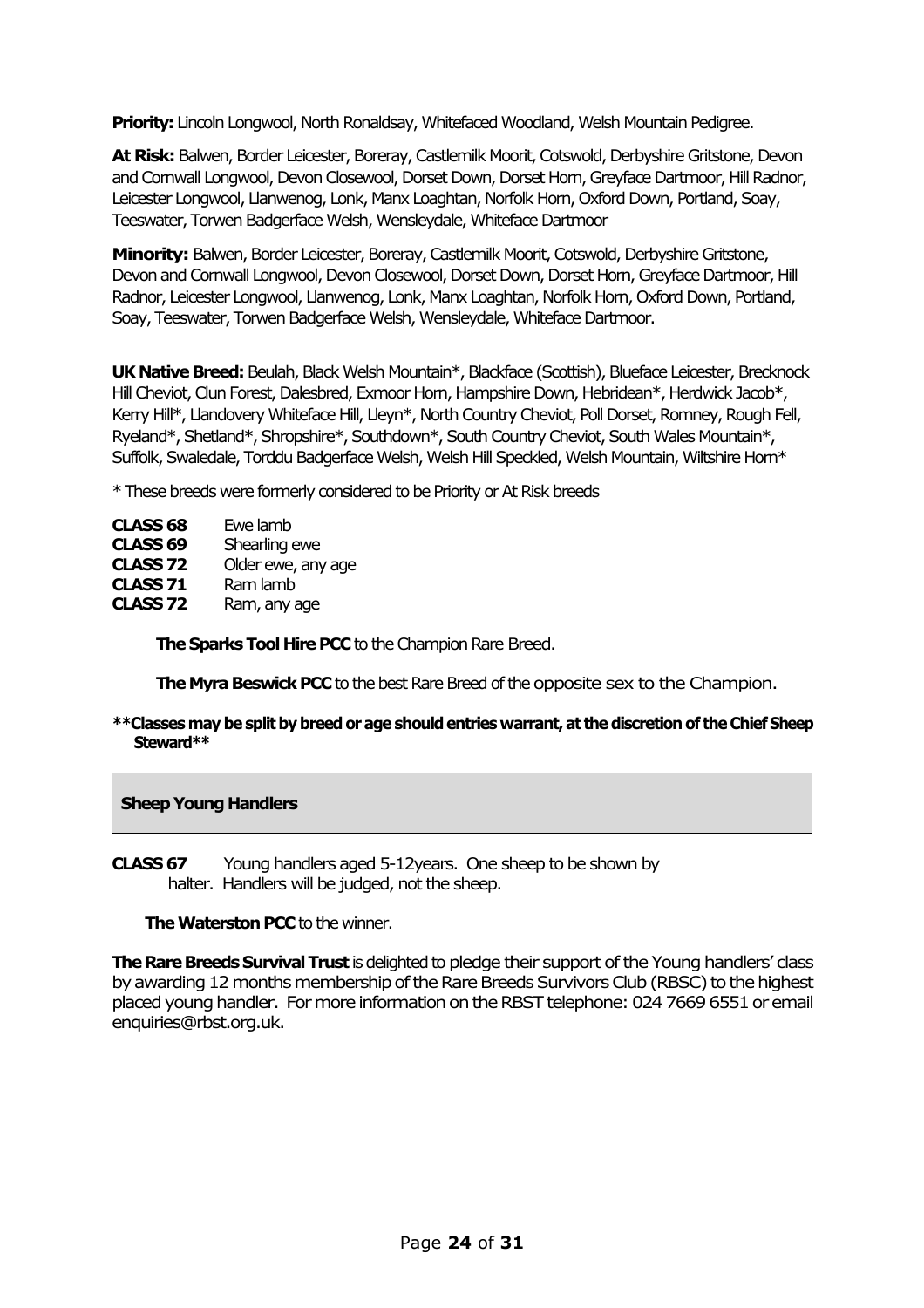#### **Dairy Goat Schedule Kindly sponsored by Ben & Fergus Cross**

**Chief Steward & Hon Secretary:** Mrs Jane Barker, 29 Kings Hill, Beech, Alton, GU34 4AW

#### **Assistant Steward -** Mr M Ackroyd

# **Goats: Show Rules and Regulations**

- 1. All goat classes are recognised by and subject to the rules and regulations of the British Goat Society (BGS).
- 2. All exhibits must be fully registered with BGS and the BGS earmark number must be quoted on the entry form.
- 3. All goats must have the correct ear tag.
- 4. All goats in milk must have kidded or aborted a minimum of 30 days before the Show.
- 5. The last kidding date for all goats in milk must be quoted on the entry form.
- 6. All stock exhibited must be CAE negative and a current test certificate must accompany all animals attending the Show. In order to prevent the possible spread of CAE exhibitors may not use pooled milk to feed kids.
- 7. Facilities for goats in the SAC goat health scheme will be provided.
- 8. All goats in milk must be stripped dry under the supervision of a Steward or other properly appointed person on the evening prior to the day on which the judging takes place.
- 9. No pregnant goat will be admitted to the Showground.
- 10. In the event of any unforeseen kidding or abortion, the animal must immediately be isolated from other goats. Full details of the goat, exhibitor and action taken to be reported to the BGS in writing by the Chief Steward immediately after the Show.
- 11. Kids under 2 calendar months old on Show day shall not be exhibited.
- 12. All milking goats must be on the Showground by 5.30pm on the Friday before the Show. Kids and goatlings to arrive by 8.00am on Show day.
- 13. Goats must not be removed from the Showground before 5.00pm on Show day.
- 14. All goats must be accompanied by animal movement licences to and from the Show.
- 15. Evidence of illegal tampering with animals to affect their performance at the Show will result in immediate expulsion from the Showground. The relevant breed society will be informed.
- 16. No accredited goats accepted.
- 17. Entries subject to APHA regulations.
- 18. Champion goat to parade in the Grand Parade.
- 19. The Secretary reserves the right to limit entries in any class.
- 20. Exhibitors will be asked to declare that there have been no known incidents of notifiable disease amongst their stock in the last 2 years.
- 21. All entries are subject to APHA Regulations.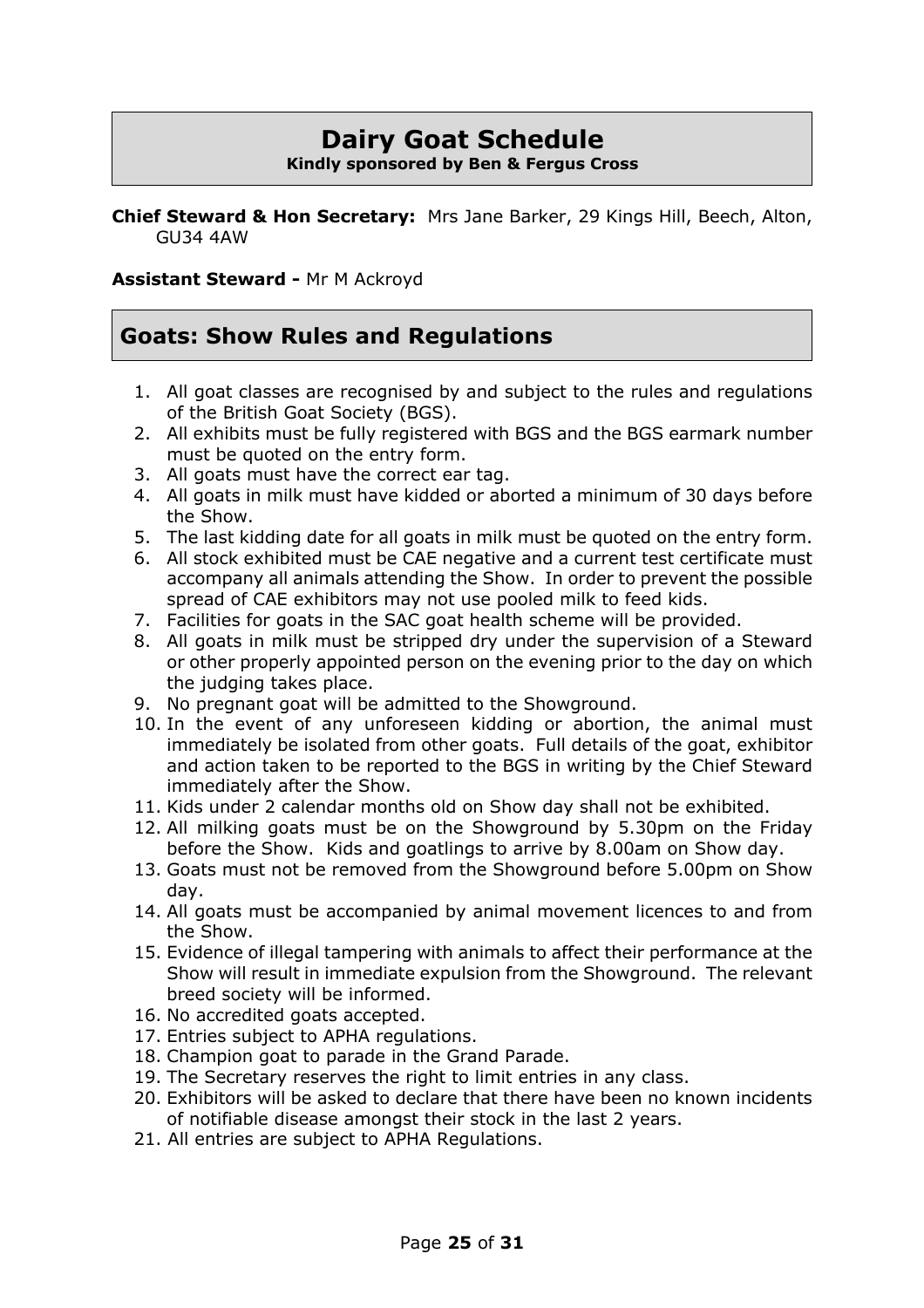**JUDGE -** Richard Pemble, Wales (in co-operation with the Hampshire Goat Club)

#### **Judging 10.00am sharp**

| <b>Entry Fees</b>                                 |                                                                              |                       |
|---------------------------------------------------|------------------------------------------------------------------------------|-----------------------|
| <b>Entry Fees</b>                                 | Member (must be fully paid-up member<br>as of 1st April of the current year) | Non-<br><b>Member</b> |
|                                                   | £5.00                                                                        | £7.00                 |
| Goat pens                                         | £3.00                                                                        | £3.00                 |
| Please state how many pens required on entry form |                                                                              |                       |

# **Prize Money**

| <b>1st</b>                                       | 2nd   | 3rd   |  |
|--------------------------------------------------|-------|-------|--|
| £10.00                                           | £6.00 | £4.00 |  |
| At judges' discretion if more than 10 in a class |       |       |  |

Prize money vouchers will be presented in the ring and will be paid via Bacs after the Show. Please return your completed voucher to the Chief Goat Steward.

| <b>Entry Ticket Allocation</b> |                                                    |                                                                                    |  |
|--------------------------------|----------------------------------------------------|------------------------------------------------------------------------------------|--|
| No. of<br>animals<br>entered   | <b>Admission</b><br><b>Wristbands</b>              | Vehicle Passes - please note vehicle<br>driver will require and entry<br>wristband |  |
| $1 - 3$                        |                                                    |                                                                                    |  |
| $4 - 5$                        |                                                    |                                                                                    |  |
| $6 - 8$                        |                                                    |                                                                                    |  |
| $9+$                           | Allocation at the Livestock Secretary's discretion |                                                                                    |  |

**Please note:** Additional entry tickets are available. Please see entry form for details.

Livestock vehicle passes will only be issued to vehicles carrying livestock due to limited parking and H&S regulations. Cars will be required to park in the **FREE PUBLIC CAR PARK** (no vehicle pass necessary).

#### **Champion goats to parade in the Main Ring Grand Parade**

Entries subject to current APHA Regulations.

The Secretary reserves the right to limit entries in any class.

All exhibitors will be asked to declare thatthere have been no known incidents of notifiable disease amongst their livestock in the last two years.

Entries will not be accepted unless the goat is registered with the BGS and wearing the correct ear tag - this applies especially to kids and goatlings.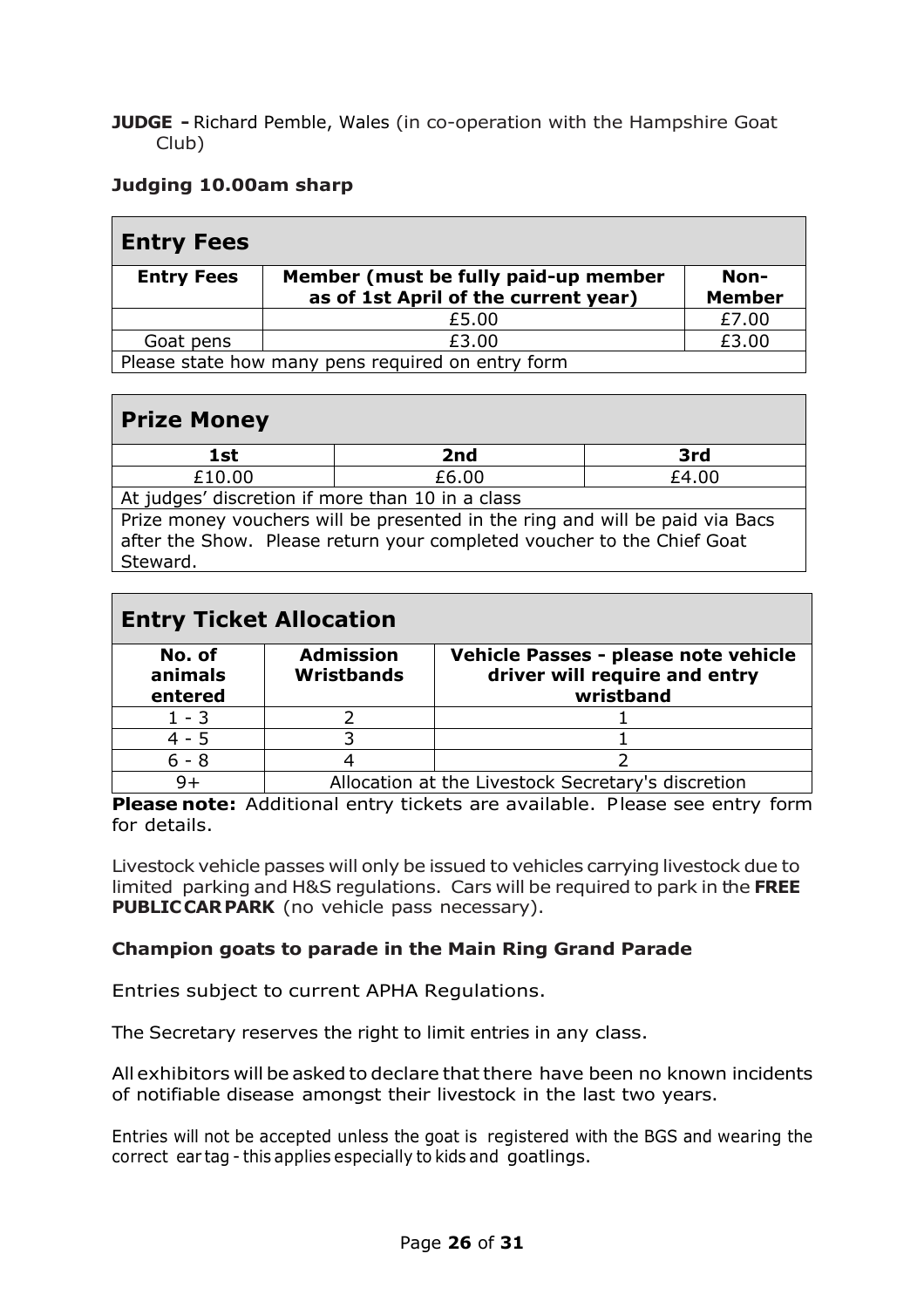# **Milking Goats**

- **Class 76** Saanen or British Saanen
- **Class 77** Toggenburg or British Toggenburg
- **Class 78** British Alpine
- **Class 79** Anglo-Nubian
- **Class 80** Golden Guernsey
- **Class 81** Any other variety
- **Class 82** Any other variety over 6 years

# **Goatlings**

- **Class 83** Saanen or British Saanen
- **Class 84** Toggenburg or British Toggenburg
- **Class 85** British Alpine
- **Class 86** Anglo-Nubian
- **Class 87** Golden Guernsey
- **Class 88** Any other variety

#### **Female Kid**

- **CLASS 89** Saanen or British Saanen
- **CLASS 90** Toggenburg or British Toggenburg
- **CLASS 91** British Alpine
- **CLASS 92** Anglo-Nubian
- **CLASS 93** Golden Guernsey
- **CLASS 94** Any other variety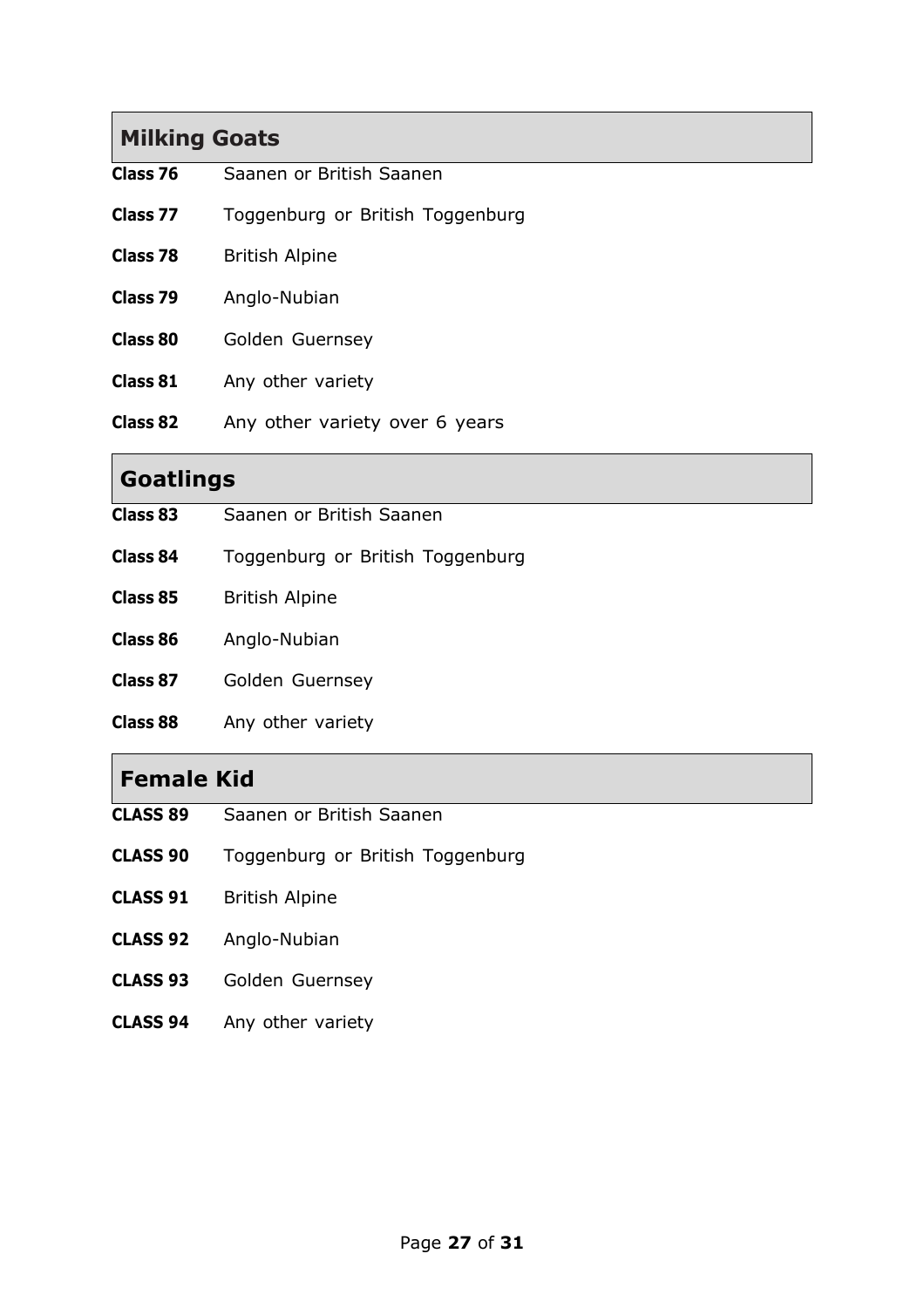# **Milking Competition**

**CLASS 95** Goats that have kidded once only

#### **CLASS 96** Goats that have kidded more than once

#### **THE BRITISH GOAT SOCIETY OFFERS:**

**A Rosette**for the Best Goat in the Show

**A Challenge Certificate** for the Best Goat that has borne a Kid.

**A Challenge Certificate** for the Best Inspection/Production Goat.

**A Breed Challenge Certificate** for the Best Goat that has borne a Kid of each of the following breeds: Anglo-Nubian, Saanen, Toggenburg, British Alpine, British Saanen, British Toggenburg, Golden Guernsey and British Guernsey.

**A Certificate of Merit** for The Best British Milker that has borne a kid.

#### **SPECIAL AWARDS:**

**The ADAS PCC** for the best exhibit. **The Lynch PCC** for the best goatling bred by exhibitor **The Pennington PCC** for the Best in Show

No goat shall be eligible to compete that has kidded or aborted less than 30 days prior to the date of the Show.

APHA approved for Scrapie monitored herds.

No goat may be removed from the showground before 5.00pm on the day of the show.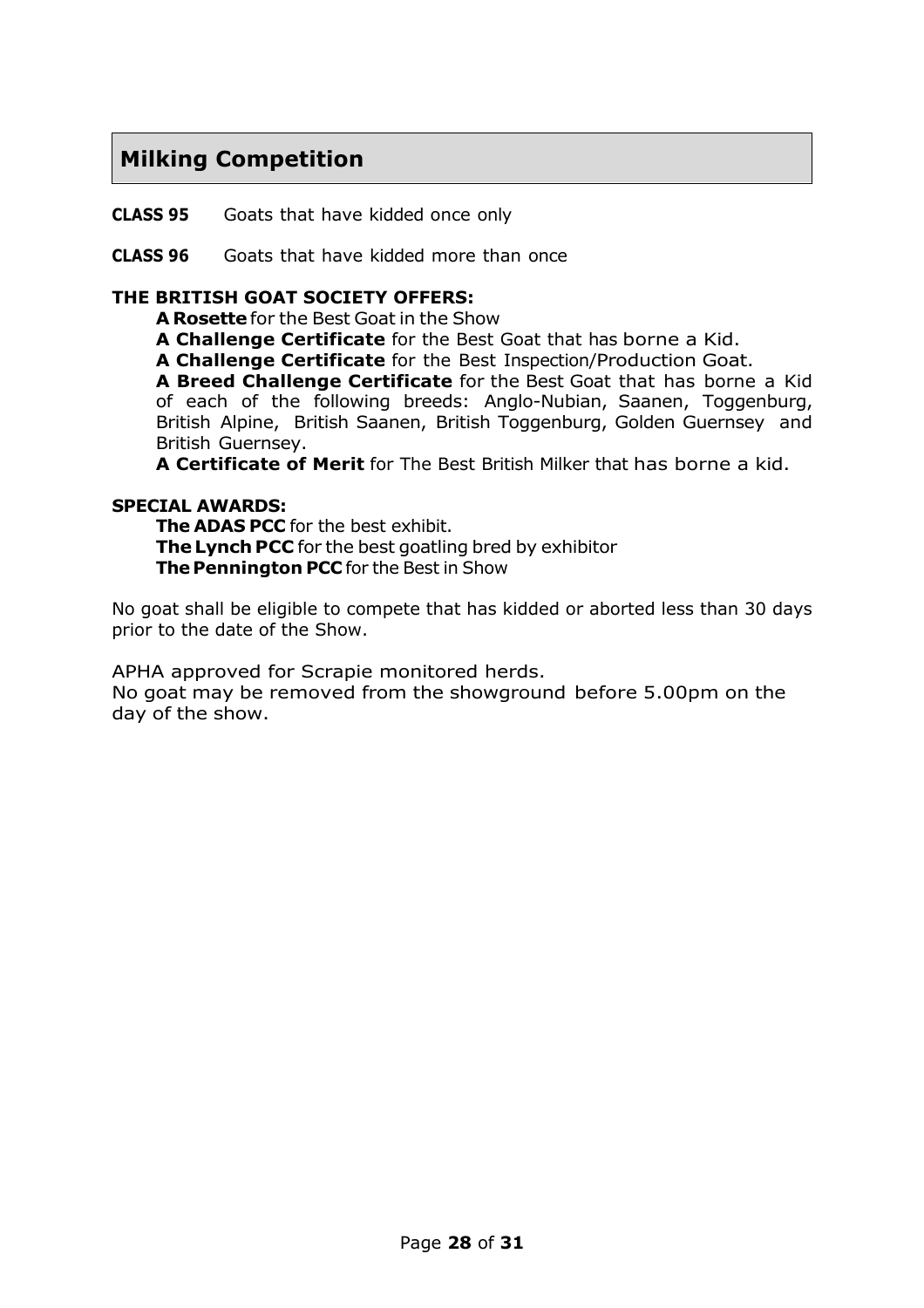# **Cereals, Pulses, Oilseed and Hay Schedule**

**Chief Steward** - James Atkinson **Judge** - TBC

#### **Cereals Tent kindly sponsored by Frontier Agriculture Ltd.**

Entry Fee: Free

Prize Money in each class 1st £10.00

Entries will be accepted on the day. 1kg of a named variety is required for all Cereal, Pulses and Oilseed Classes

### **Cereals**

- **CLASS 500** Milling Wheat Group 1 varieties. Sponsored by **Frontier Agriculture Ltd**
- **CLASS 501** Milling Wheat Group 2 varieties. Sponsored by **Frontier Agriculture Ltd**
- **CLASS 502** Wheat Group 3 varieties. Sponsored by **Bartholomews (Chichester) Ltd**
- **CLASS 503** FeedingWheat Group 4 varieties. Sponsored by **Frontier Agriculture Ltd**
- **CLASS 504** Spring Malting Barley Sponsored by **RobinAppelLtd**
- **CLASS 505** Winter Malting Barley Sponsored by **Robin Appel LtD**
- **CLASS 506** Feeding Barley Sponsored by **Bartholomews (Chichester) Ltd**
- **CLASS 507** Oats Sponsored by **RobinAppelLtd**

#### **Pulses, Oilseeds & Hay**

- **CLASS 508** Peas Sponsored by **Crop Management Services**
- **CLASS 509** Beans Sponsored by **Crop Management Services**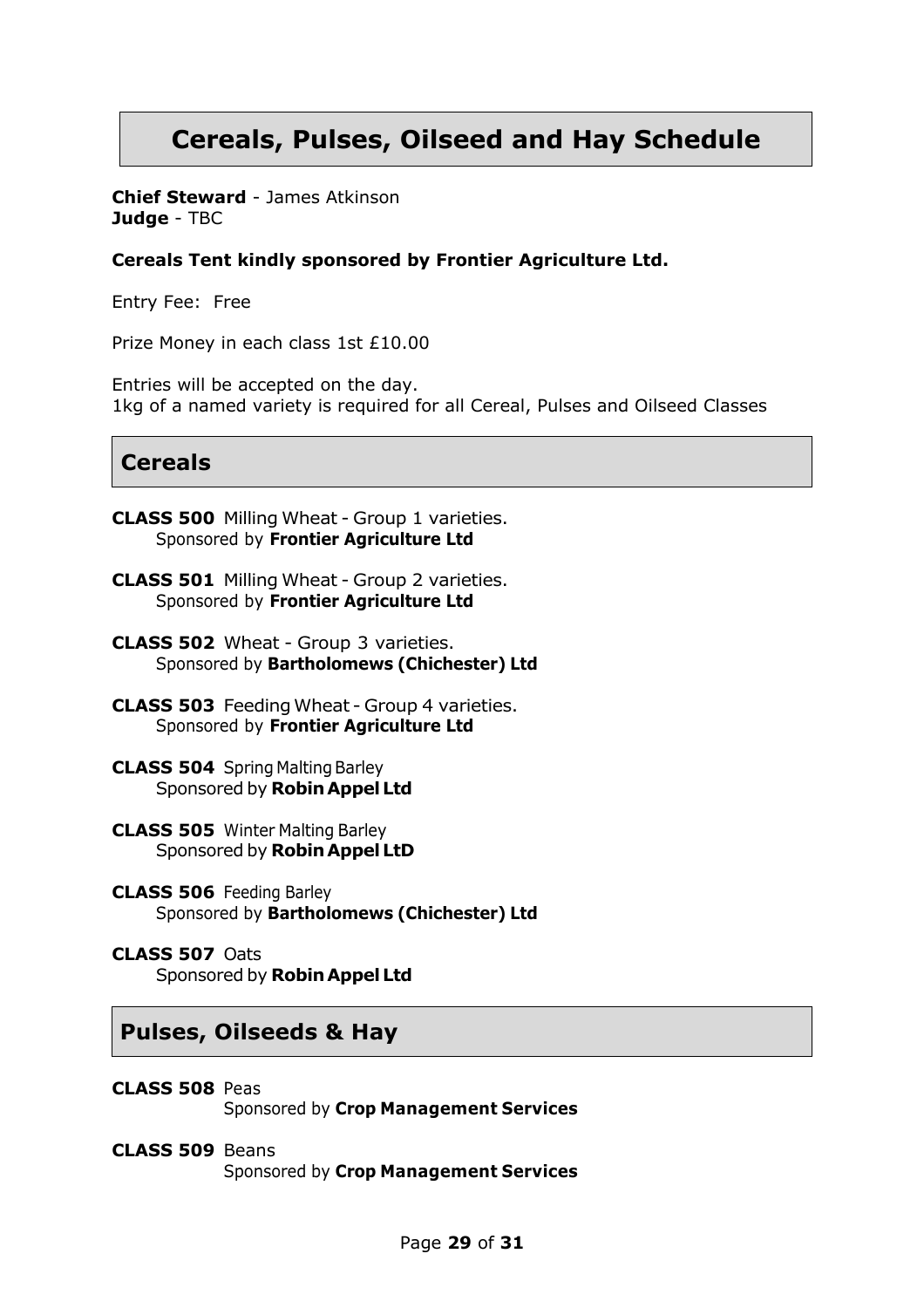- **CLASS 510** Oilseed Rape Sponsored by **Crop Management Services**
- **CLASS 511** Best Bale of Meadow Hay Sponsored by **Frontier Agriculture Ltd**
- **CLASS 512** Best Bale of Seeds Hay Sponsored by **Frontier Agriculture Ltd**
- **CLASS 513** Linseed Sponsored by **RobinAppelLtd**

**The ADAS PCC** will be awarded to the winner of the best three Cereal entries from different classes.